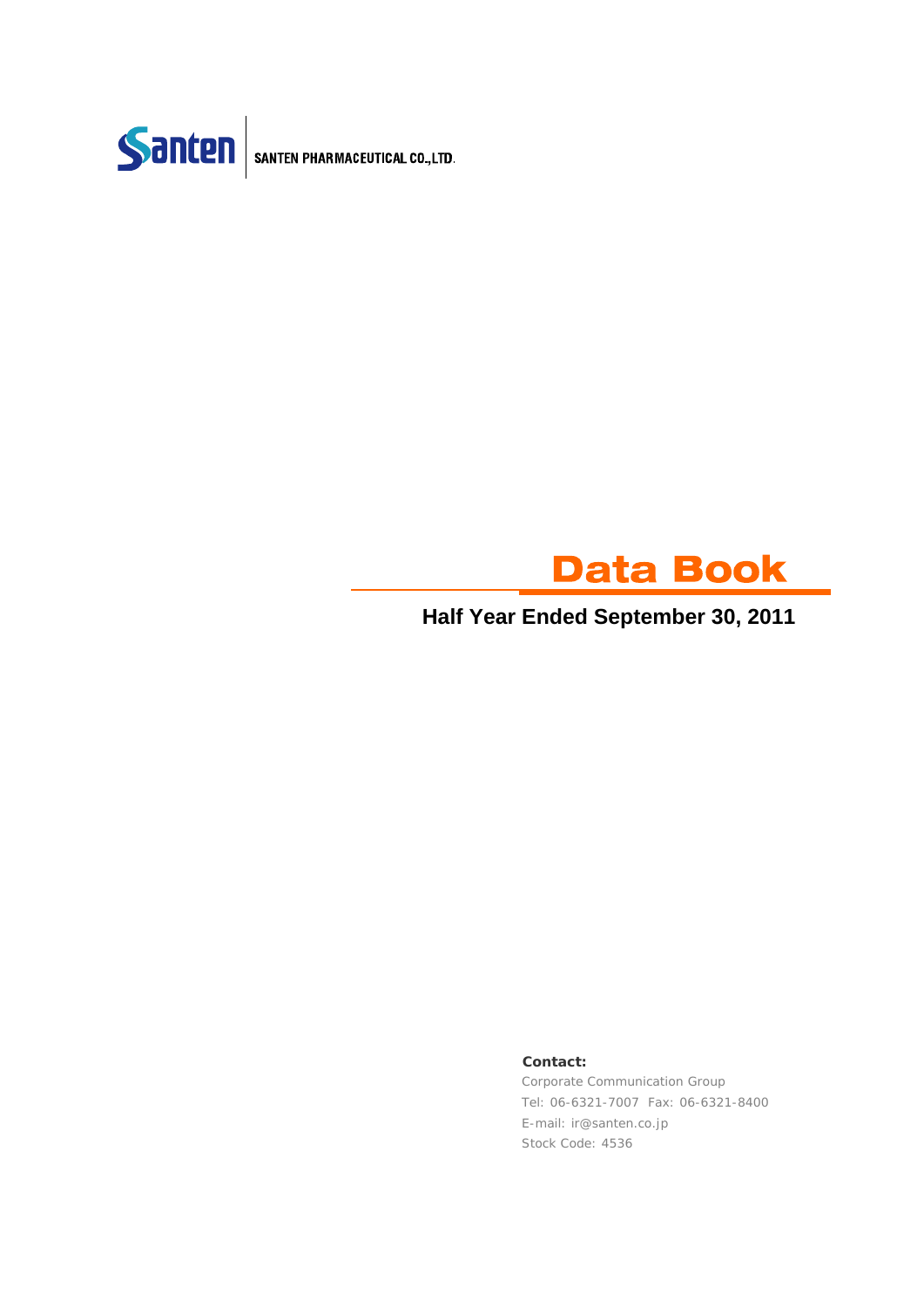## **Contents**

| <b>Financial highlights</b>     |                                                              | $\overline{2}$   |
|---------------------------------|--------------------------------------------------------------|------------------|
|                                 | Consolidated financial summary                               | $\overline{c}$   |
|                                 | Consolidated balance sheets summary                          | 2                |
|                                 | Consolidated financial indexes                               | 2                |
|                                 | Exchange rates                                               | $\overline{c}$   |
| <b>Consolidated information</b> |                                                              | $\boldsymbol{4}$ |
|                                 | Consolidated statements of income and comprehensive income   | $\overline{4}$   |
|                                 | Consolidated statements of income details                    | 5                |
|                                 | Major Selling, general and administrative expenses           | 5                |
|                                 | Major Non-operating income and expenses                      | 5                |
|                                 | Sales details                                                | 6                |
|                                 | Sales by segment                                             | 6                |
|                                 | Sales of major prescription pharmaceuticals                  | 7                |
|                                 | Consolidated balance sheets                                  | 9                |
|                                 | <b>Assets</b>                                                | 9                |
|                                 | Liabilities and net assets                                   | 10               |
|                                 | Consolidated statements of cash flows                        | 11               |
|                                 | Other consolidated information                               | 12               |
|                                 | R&D expenditures                                             | 12               |
|                                 | Capital expenditures                                         | 12               |
|                                 | Depreciation and amortization                                | 12               |
|                                 | Lease expenses                                               | 12               |
|                                 | Number of employees                                          | 12               |
| <b>Reference information</b>    |                                                              | 13               |
|                                 | Research & development                                       | 13               |
|                                 | Pipeline of prescription pharmaceuticals (Clinical trials)   | 13               |
|                                 | ■Changes from August 2, 2011                                 | 14               |
|                                 | Pharmaceutical market in Japan                               | 15               |
|                                 | Revision of National Health Insurance (NHI) drug prices      | 15               |
|                                 | Market shares                                                | 15               |
|                                 | Market shares by therapeutic area - prescription ophthalmics | 15               |
|                                 | Stock information                                            | 16               |
|                                 | Stock price                                                  | 16               |
|                                 | Major shareholders                                           | 16               |
|                                 | Major stock information                                      | 16               |
|                                 | Breakdown of shareholding by number of shares                | 17               |
|                                 | Breakdown of shareholding by number of shareholders          | 17               |
|                                 | Consolidated subsidiaries                                    | 18               |
|                                 | News releases                                                | 19               |

Forecasts in this report are based on the currently available information.

Actual results may differ materially depending on a number of factors including adverse economic conditions, delays in new products launch, currency exchange rate, legislative and regulatory developments.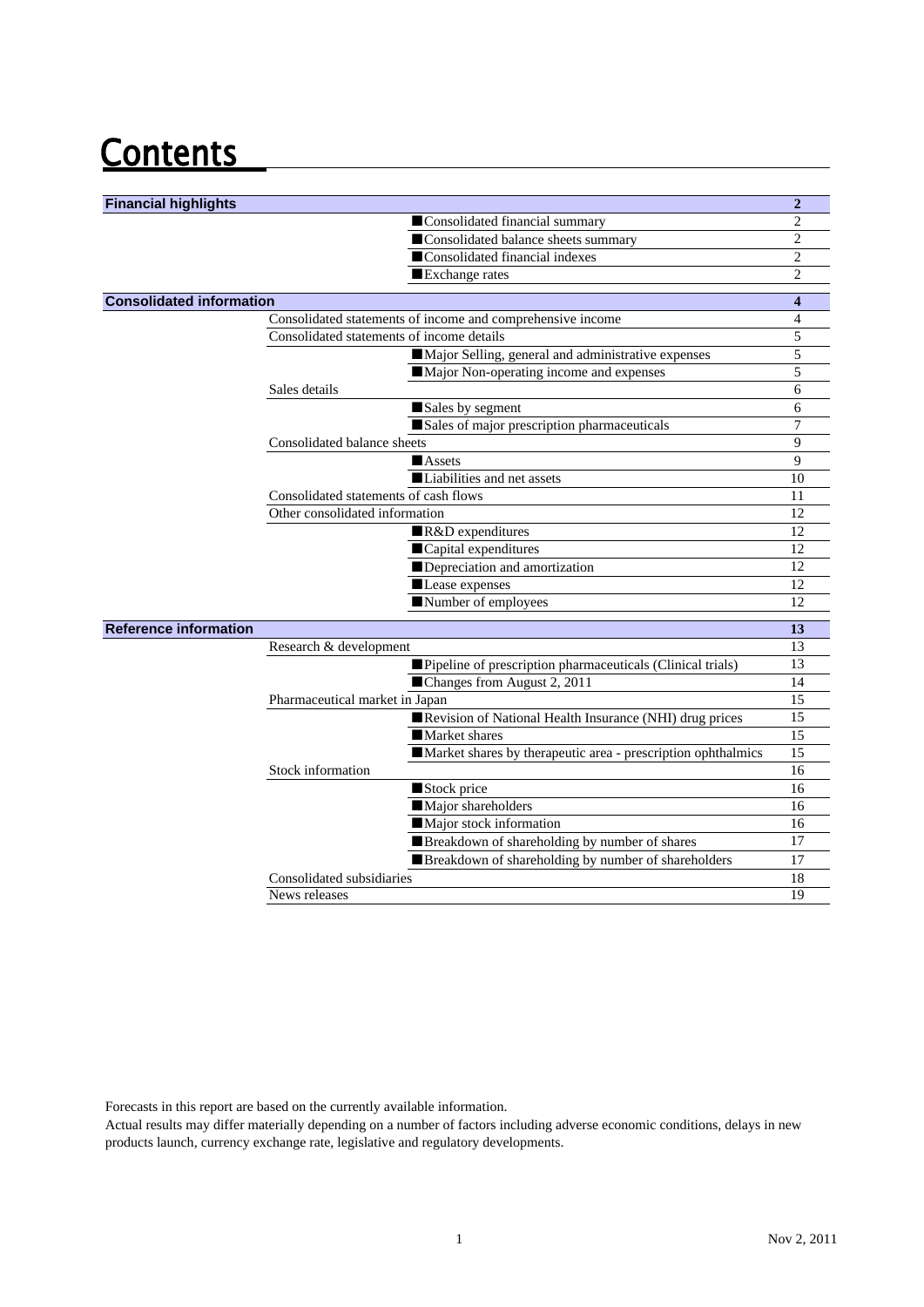### **Financial highlights**



#### ■Consolidated financial summary (Millions of yen)

|                           |        |         |        |         |        |          |                    | $\cdots$ |
|---------------------------|--------|---------|--------|---------|--------|----------|--------------------|----------|
| <b>Half</b> year/year to  | 9/2009 | 3/2010  | 9/2010 | 3/2011  | 9/2011 | % Change | 3/2012<br>Forecast | % Change |
| Net sales                 | 59.123 | 110.594 | 53.914 | 110.812 | 56,789 | 5.3      | 116,000            | 4.7      |
| Operating income          | 19.036 | 29.640  | 14.112 | 30,738  | 14,570 | 3.2      | 30,000             | $-2.4$   |
| Ordinary income           | 18.875 | 29,862  | 14.490 | 31.484  | 15,050 | 3.9      | 30,500             | $-3.1$   |
| Net income                | 11,670 | 18.722  | 9.272  | 21,333  | 9.905  | 6.8      | 20,500             | $-3.9$   |
| Dividends per share (yen) | 40     | 80      | 40     | 90      | 50     |          | 100                |          |
| $DOE$ $(\%)$              | 5.0    | 5.2     | 4.9    | 5.3     | 5.5    | _        |                    |          |

| ■ Consolidated balance sheets summary |         | (Millions of yen) |         |         |         |          |
|---------------------------------------|---------|-------------------|---------|---------|---------|----------|
| <b>Half</b> year/year to              | 9/2009  | 3/2010            | 9/2010  | 3/2011  | 9/2011  | % Change |
| Total assets                          | 164.520 | 166,878           | 167.378 | 184.801 | 188.459 | 12.6     |
| Net assets                            | 135.393 | 137.603           | 141.693 | 156.404 | 162.156 | 14.4     |
| Interest-bearing debts                | 891     | 617               | 354     | 188     | 175     | $-50.4$  |

#### ■Consolidated financial indexes

| <b>Half</b> year/year to            | 9/2009   | 3/2010  | 9/2010   | 3/2011   | 9/2011   | % Change | 3/2012<br>Forecast | % Change |
|-------------------------------------|----------|---------|----------|----------|----------|----------|--------------------|----------|
| EPS (yen)                           | 137.23   | 220.10  | 108.94   | 249.71   | 113.70   | 4.4      | 239.95             | $-3.9$   |
| BPS (yen)                           | 1,588.68 | .614.08 | 1,660.96 | 1.793.15 | 1,857.14 | 11.8     |                    |          |
| Debt equity ratio (times)           | 0.01     | 0.00    | 0.00     | 0.00     | 0.00     |          |                    |          |
| PER (times)                         | 12.0     | 12.7    | 13.3     | 13.3     | 14.2     |          |                    |          |
| PBR (times)                         | 2.08     | 1.74    | 1.74     | 1.85     | 1.74     |          |                    |          |
| $ROE$ $(\%)$                        | 17.9     | 14.3    | 13.3     | 14.5     | 12.5     | -        |                    |          |
| $ROA$ $%$                           | 14.8     | 11.8    | 11.1     | 12.1     | 10.6     | -        |                    |          |
| Equity ratio $(\%)$                 | 82.1     | 82.3    | 84.5     | 84.5     | 85.9     |          |                    |          |
| * Free cash flows (millions of yen) | 15.472   | 24.795  | 5,511    | 16.118   | 8.000    | 45.2     |                    |          |
| * EBITDA (millions of yen)          | 20.402   | 32.084  | 15.896   | 34.087   | 16,452   | 3.5      |                    |          |

\*Free cash flows = (Cash flows from operating activities) - (Capital expenditures)

Not adjusting increase/decrease in trade receivables for fiscal years ending on holidays.

\*EBITDA = (Income before income taxes) + (Interest expense) + (Depreciation and amortization

| ■ Exchange rates         |        |        |        |        |        |  |  |
|--------------------------|--------|--------|--------|--------|--------|--|--|
| <b>Half</b> year/year to | 9/2009 | 3/2010 | 9/2010 | 3/2011 | 9/2011 |  |  |
| Exchange rate: US dollar | 95.48  | 92.79  | 88.88  | 85.57  | 79.74  |  |  |
| : Euro                   | 132.14 | 131.12 | 115.85 | 113.45 | 116.08 |  |  |
| $:$ RMB                  | 14.00  | 13.70  | 13.40  | 12.94  | 12.51  |  |  |

Forecasts in this report are based on the currently available information. Actual results may differ materially depending on a number of factors including adverse economic conditions etc.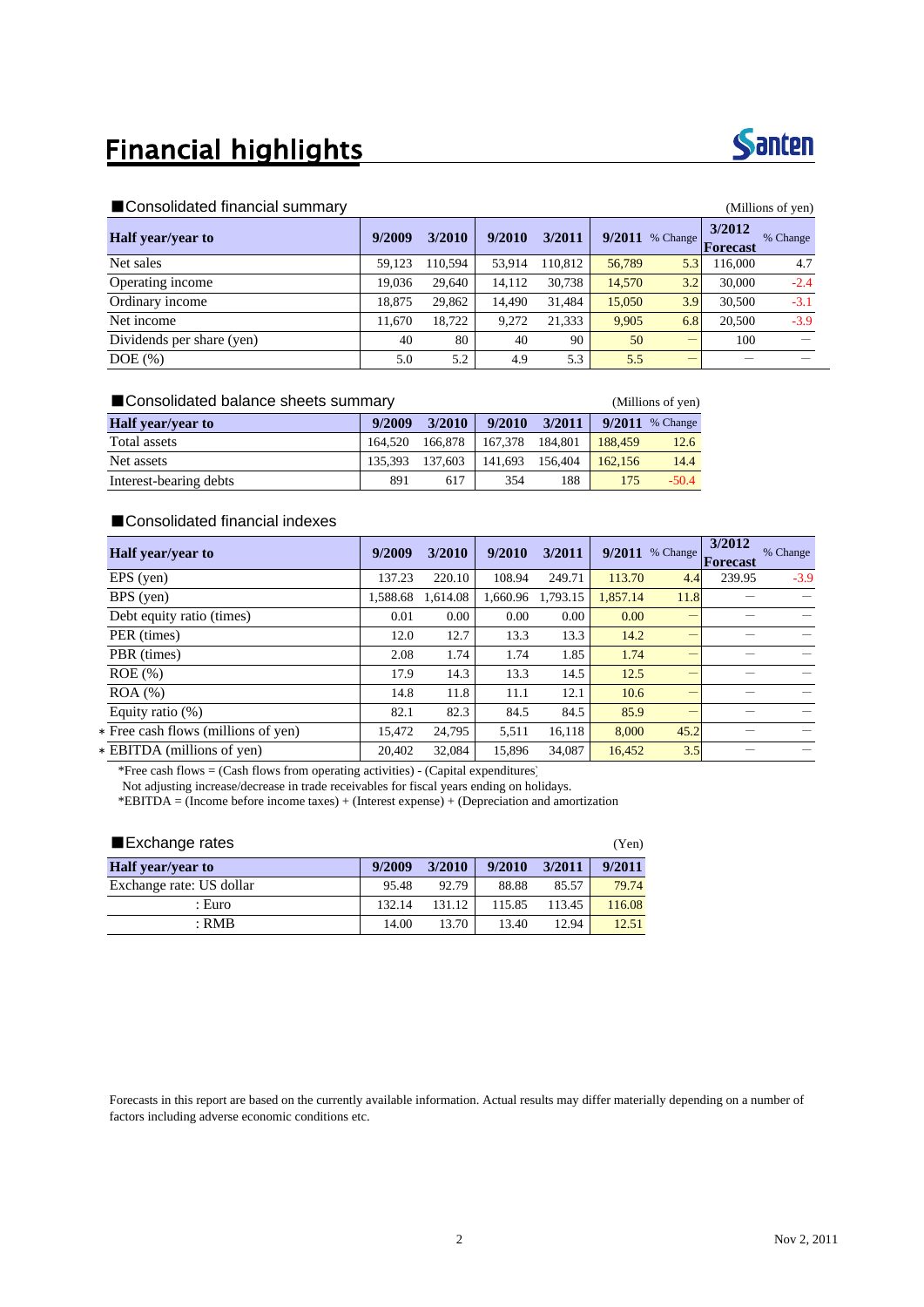### **Financial highlights**

#### ■Consolidated Financial summary (Graph)















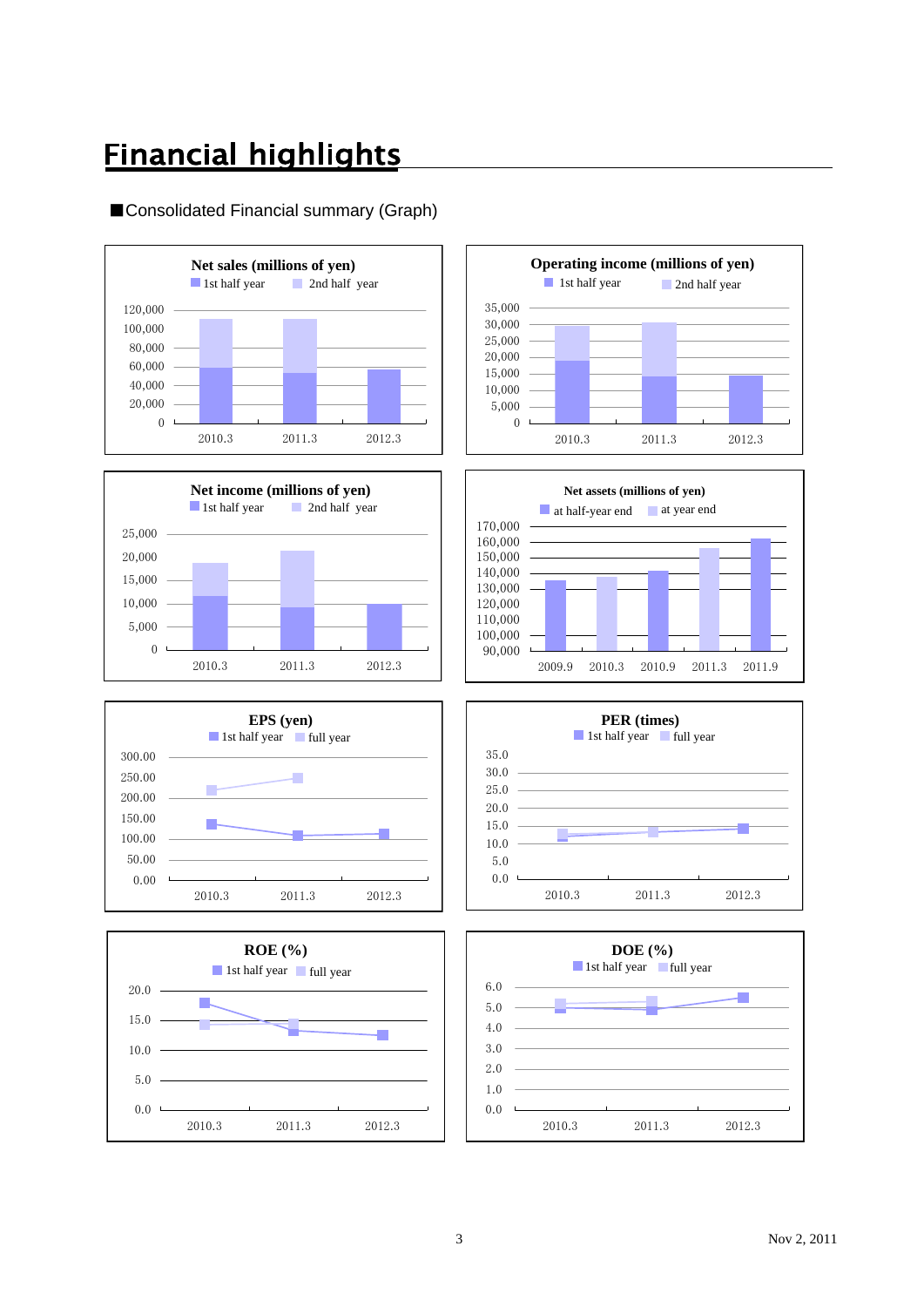# Consolidated Information<br>Consolidated statements of income and comprehensive income



(Millions of yen)

| Half year/year to                            | 9/2009 | 3/2010                   | 9/2010 | 3/2011   | 9/2011 | Change over<br>previous half<br>year $(\%)$ |
|----------------------------------------------|--------|--------------------------|--------|----------|--------|---------------------------------------------|
| <b>Net sales</b>                             | 59,123 | 110,594                  | 53,914 | 110,812  | 56,789 | 5.3                                         |
| Cost of sales                                | 17,768 | 34,710                   | 17,435 | 34,436   | 17,767 | 1.9                                         |
| (Percentage of net sales)                    | 30.1%  | 31.4%                    | 32.3%  | 31.1%    | 31.3%  |                                             |
| <b>Gross profit</b>                          | 41,355 | 75,884                   | 36,478 | 76,375   | 39,021 | 7.0                                         |
| (Percentage of net sales)                    | 69.9%  | 68.6%                    | 67.7%  | 68.9%    | 68.7%  |                                             |
| Selling, general and administrative expenses | 22,318 | 46,244                   | 22,366 | 45,636   | 24,451 | 9.3                                         |
| (Percentage of net sales)                    | 37.7%  | 41.8%                    | 41.5%  | 41.2%    | 43.1%  |                                             |
| R&D expenditures                             | 6,922  | 14,123                   | 6,379  | 13,221   | 7,602  | 19.2                                        |
| (Percentage of net sales)                    | 11.7%  | 12.8%                    | 11.8%  | 11.9%    | 13.4%  |                                             |
| <b>Operating income</b>                      | 19,036 | 29,640                   | 14,112 | 30,738   | 14,570 | 3.2                                         |
| (Percentage of net sales)                    | 32.2%  | 26.8%                    | 26.2%  | 27.7%    | 25.7%  |                                             |
| Non-operating income                         | 447    | 842                      | 486    | 1,011    | 506    | 4.3                                         |
| Non-operating expenses                       | 609    | 620                      | 107    | 265      | 27     | $-74.5$                                     |
| <b>Ordinary income</b>                       | 18,875 | 29,862                   | 14,490 | 31,484   | 15,050 | 3.9                                         |
| (Percentage of net sales)                    | 31.9%  | 27.0%                    | 26.9%  | 28.4%    | 26.5%  |                                             |
| Extraordinary gain                           |        | 74                       | 6      | 15       | 61     | 800.5                                       |
| <b>Extraordinary</b> loss                    | 206    | 1,327                    | 113    | 425      | 22     | $-80.2$                                     |
| Income before income taxes                   | 18,668 | 28,610                   | 14,383 | 31,074   | 15,088 | 4.9                                         |
| (Percentage of net sales)                    | 31.6%  | 25.9%                    | 26.7%  | 28.0%    | 26.6%  |                                             |
| Income taxes - current                       | 7,337  | 10,687                   | 4,537  | 9,970    | 5,015  | 10.5                                        |
| Income taxes - deferred                      | $-340$ | $-800$                   | 573    | $-229$   | 167    | $-70.9$                                     |
| Income before minority interests             |        |                          |        | 21,333   | 9,905  |                                             |
| <b>Net income</b>                            | 11,670 | 18,722                   | 9,272  | 21,333   | 9,905  | 6.8                                         |
| (Percentage of net sales)                    | 19.7%  | 16.9%                    | 17.2%  | 19.3%    | 17.4%  |                                             |
| Income before minority interests             |        |                          |        | 21,333   | 9,905  |                                             |
| Other comprehensive income                   |        | $\overline{\phantom{0}}$ |        | $-1,537$ | 43     |                                             |
| Comprehensive income                         |        | $\overline{\phantom{0}}$ |        | 19,796   | 9,949  |                                             |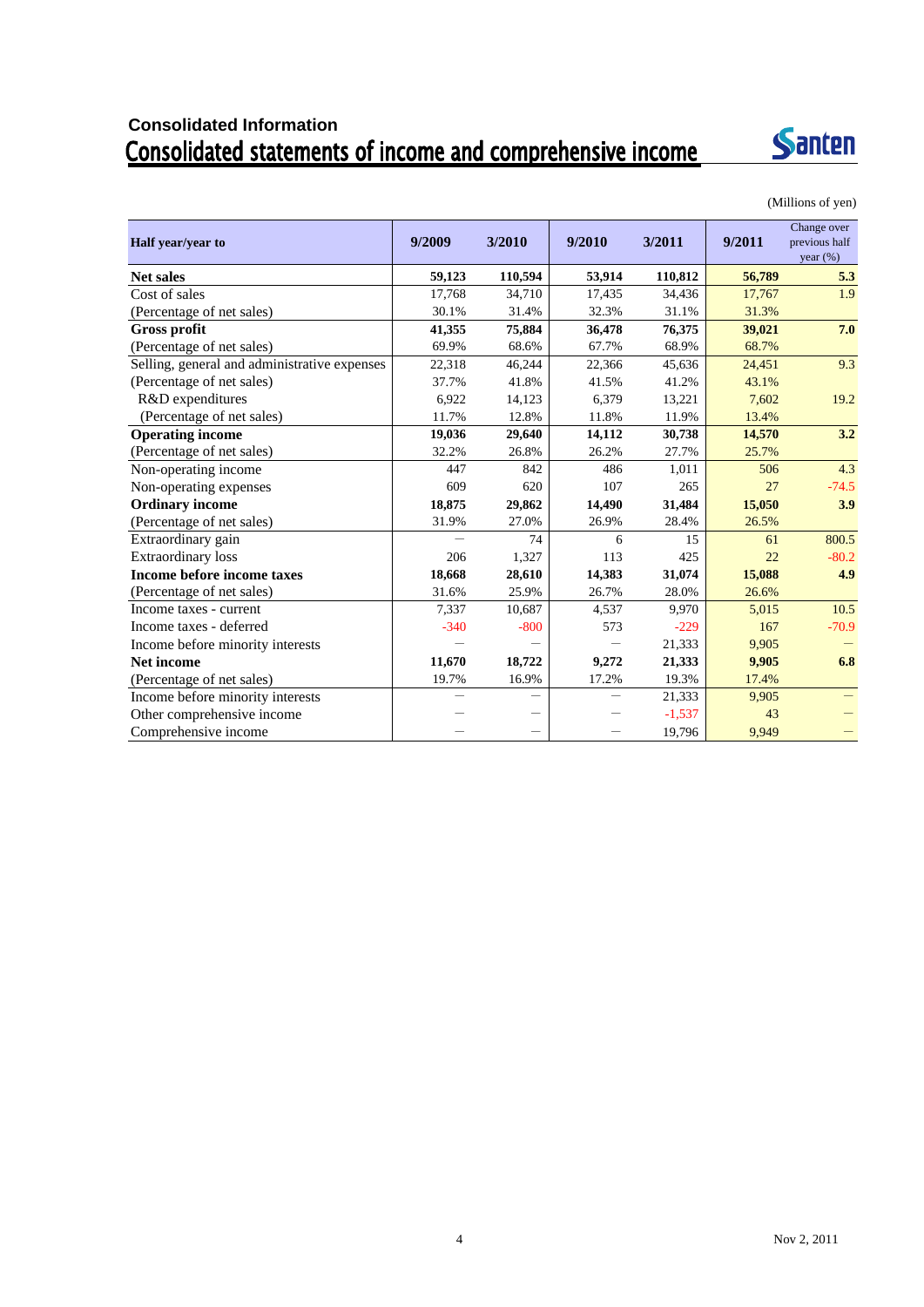# Consolidated Information<br>**Consolidated statements of income details**

| Major Selling, general and administrative expenses |        |        | (Millions of yen) |        |        |                                             |
|----------------------------------------------------|--------|--------|-------------------|--------|--------|---------------------------------------------|
| <b>Half</b> year/year to                           | 9/2009 | 3/2010 | 9/2010            | 3/2011 | 9/2011 | Change over<br>previous half<br>year $(\%)$ |
| Personnel expenses                                 | 6.564  | 13,347 | 6.767             | 13.612 | 7,352  | 8.6                                         |
| Sales promotion expenses                           | 1,860  | 4,172  | 2,028             | 4,490  | 2,350  | 15.9                                        |
| Royalty expenses                                   | 1.261  | 2,497  | 1.356             | 2,545  | 1.091  | $-19.6$                                     |
| Advertising expenses                               | 1.003  | 1,637  | 879               | 1.500  | 726    | $-17.3$                                     |
| R&D expenditures                                   | 6,922  | 14,123 | 6.379             | 13.221 | 7,602  | 19.2                                        |

#### ■Major Non-operating income and expenses (Millions of yen)

| <b>Half</b> year/year to     | 9/2009 | 3/2010 | 9/2010 | 3/2011 | 9/2011 | Change over<br>previous half<br>year $(\%)$ |
|------------------------------|--------|--------|--------|--------|--------|---------------------------------------------|
| Interest and dividend income | 176    | 417    | 249    | 521    | 251    | 0.8                                         |
| Gain on insurance received   | 128    | 128    | 136    | 136    | 143    | 4.8                                         |
| Interest expense             | 22     | 52     | 24     | 36     |        | $-52.9$                                     |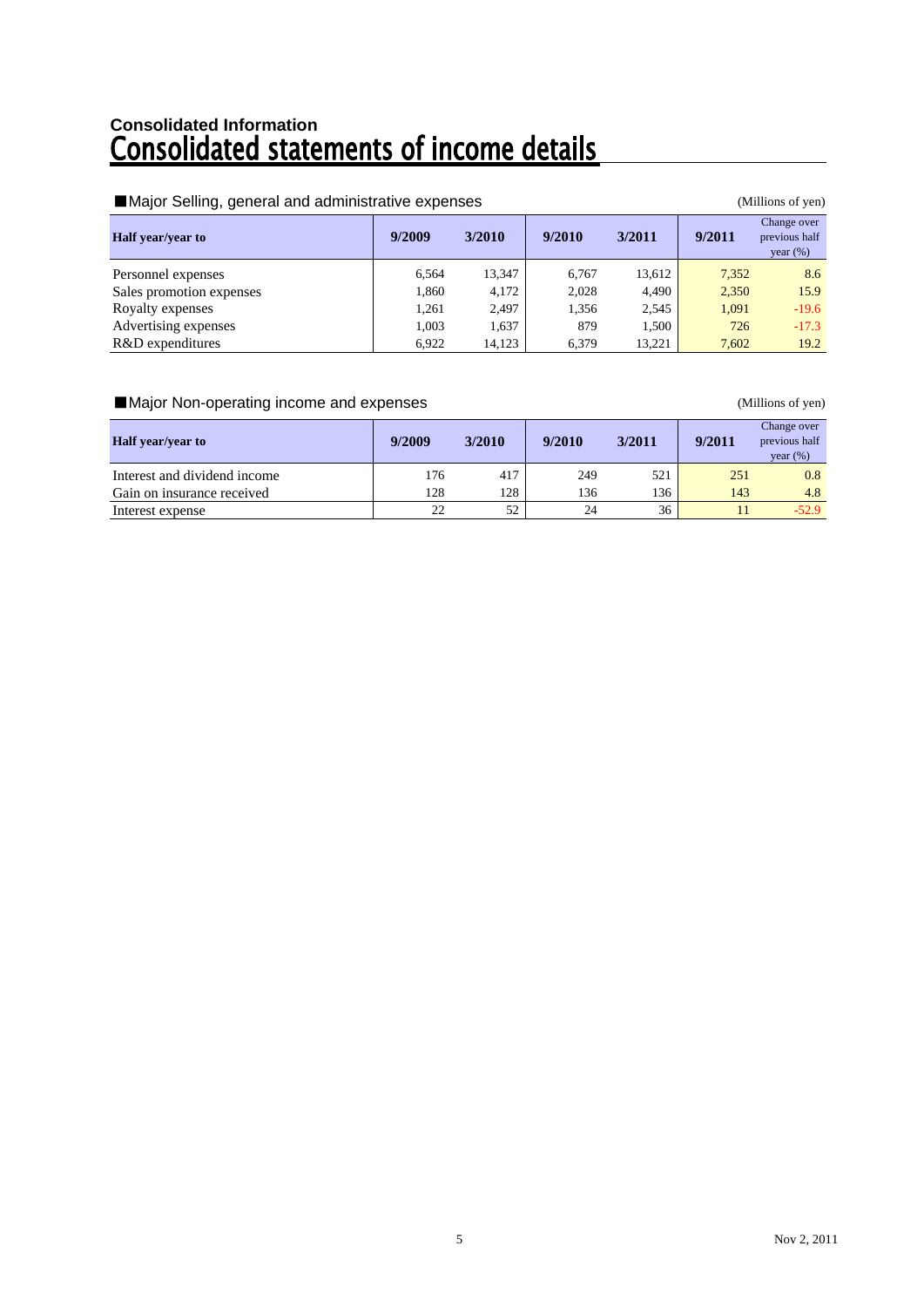## Sales details



#### ■ Sales by segment (Millions of yen)

| <b>Half</b> year/year to           | 9/2009 | 3/2010  | 9/2010 | 3/2011  | 9/2011 | % Change | 3/2012<br><b>Forecast</b> |
|------------------------------------|--------|---------|--------|---------|--------|----------|---------------------------|
| Pharmaceuticals                    | 58,391 | 109,057 | 52.964 | 108,575 | 55,224 | 4.3      | 113,356                   |
| Prescription pharmaceuticals       | 55,598 | 103,806 | 50.456 | 103,852 | 52,778 | 4.6      | 108,699                   |
| Ophthalmic                         | 44,470 | 86,867  | 44,887 | 90,797  | 46,937 | 4.6      | 94,881                    |
| Anti-rheumatic drugs               | 5.097  | 9.907   | 5.045  | 9,833   | 5,157  | 2.2      | 10,015                    |
| Other prescription pharmaceuticals | 6.030  | 7.030   | 523    | 3,221   | 682    | 30.4     | 3.802                     |
| OTC pharmaceuticals                | 2.792  | 5,251   | 2.507  | 4,723   | 2.446  | $-2.4$   | 4,657                     |
| Others                             | 732    | 1,537   | 950    | 2,236   | 1,564  | 64.6     | 2,643                     |
| Medical devices                    | 723    | 1,520   | 944    | 2,224   | 1,558  | 65.0     | 2,632                     |
| Others                             | 9      | 16      | 5      | 11      | 5      | 6.1      | 10                        |
| Total net sales                    | 59,123 | 110.594 | 53.914 | 110.812 | 56,789 | 5.3      | 116,000                   |
|                                    |        |         |        |         |        |          |                           |

### [Domestic] (Millions of yen)

| <b>Half</b> year/year to           | 9/2009 | 3/2010 | 9/2010 | 3/2011 |        | 9/2011 % Change | 3/2012<br><b>Forecast</b> |
|------------------------------------|--------|--------|--------|--------|--------|-----------------|---------------------------|
| <b>Pharmaceuticals</b>             | 45,534 | 88,605 | 45,236 | 91,047 | 46,778 | 3.4             | 94,286                    |
| Prescription pharmaceuticals       | 42,757 | 83,372 | 42.734 | 86,332 | 44,336 | 3.8             | 89,640                    |
| Ophthalmic                         | 37.294 | 72,666 | 37.423 | 75,585 | 38,687 | 3.4             | 78,564                    |
| Anti-rheumatic drugs               | 5,038  | 9.772  | 4.987  | 9.727  | 5,073  | 1.7             | 9,912                     |
| Other prescription pharmaceuticals | 424    | 933    | 322    | 1,020  | 575    | 78.6            | 1,163                     |
| OTC pharmaceuticals                | 2.776  | 5,232  | 2,502  | 4,715  | 2.441  | $-2.4$          | 4,646                     |
| Others                             | 446    | 980    | 679    | 1.501  | 923    | 35.9            | 1,987                     |
| Medical devices                    | 436    | 963    | 673    | 1,490  | 917    | 36.2            | 1.976                     |
| Others                             | 9      | 16     |        | 11     | 5      | 6.1             | 10                        |
| Total domestic sales               | 45,980 | 89.586 | 45.915 | 92.549 | 47.701 | 3.9             | 96.273                    |
| (Percentage of total net sales)    | 77.8%  | 81.0%  | 85.2%  | 83.5%  | 84.0%  |                 | 83.0%                     |

### [Overseas] (Millions of yen)

| <b>Half</b> year/year to           | 9/2009 | 3/2010 | 9/2010 | 3/2011 |                | $9/2011$ % Change | 3/2012<br><b>Forecast</b> |
|------------------------------------|--------|--------|--------|--------|----------------|-------------------|---------------------------|
| Pharmaceuticals                    | 12.856 | 20.451 | 7,728  | 17,527 | 8.446          | 9.3               | 19,070                    |
| Prescription pharmaceuticals       | 12.840 | 20,433 | 7,722  | 17,519 | 8.441          | 9.3               | 19,059                    |
| Ophthalmic                         | 7,175  | 14,201 | 7,463  | 15,211 | 8,249          | 10.5              | 16,316                    |
| Anti-rheumatic drugs               | 58     | 135    | 57     | 106    | 84             | 45.5              | 103                       |
| Other prescription pharmaceuticals | 5,606  | 6,096  | 201    | 2,200  | 107            | $-46.7$           | 2,639                     |
| OTC pharmaceuticals                | 16     | 18     | 5      | 8      | $\overline{4}$ | $-11.2$           | 11                        |
| <b>Others</b>                      | 286    | 556    | 271    | 734    | 641            | 136.5             | 656                       |
| Medical devices                    | 286    | 556    | 271    | 734    | 641            | 136.5             | 656                       |
| <b>Others</b>                      |        |        |        |        |                |                   |                           |
| Total overseas sales               | 13.142 | 21,008 | 7.999  | 18,262 | 9,087          | 13.6              | 19,726                    |
| (Percentage of total net sales)    | 22.2%  | 19.0%  | 14.8%  | 16.5%  | 16.0%          |                   | 17.0%                     |

Forecasts in this report are based on the currently available information. Actual results may differ materially depending on a number of factors including adverse economic conditions etc.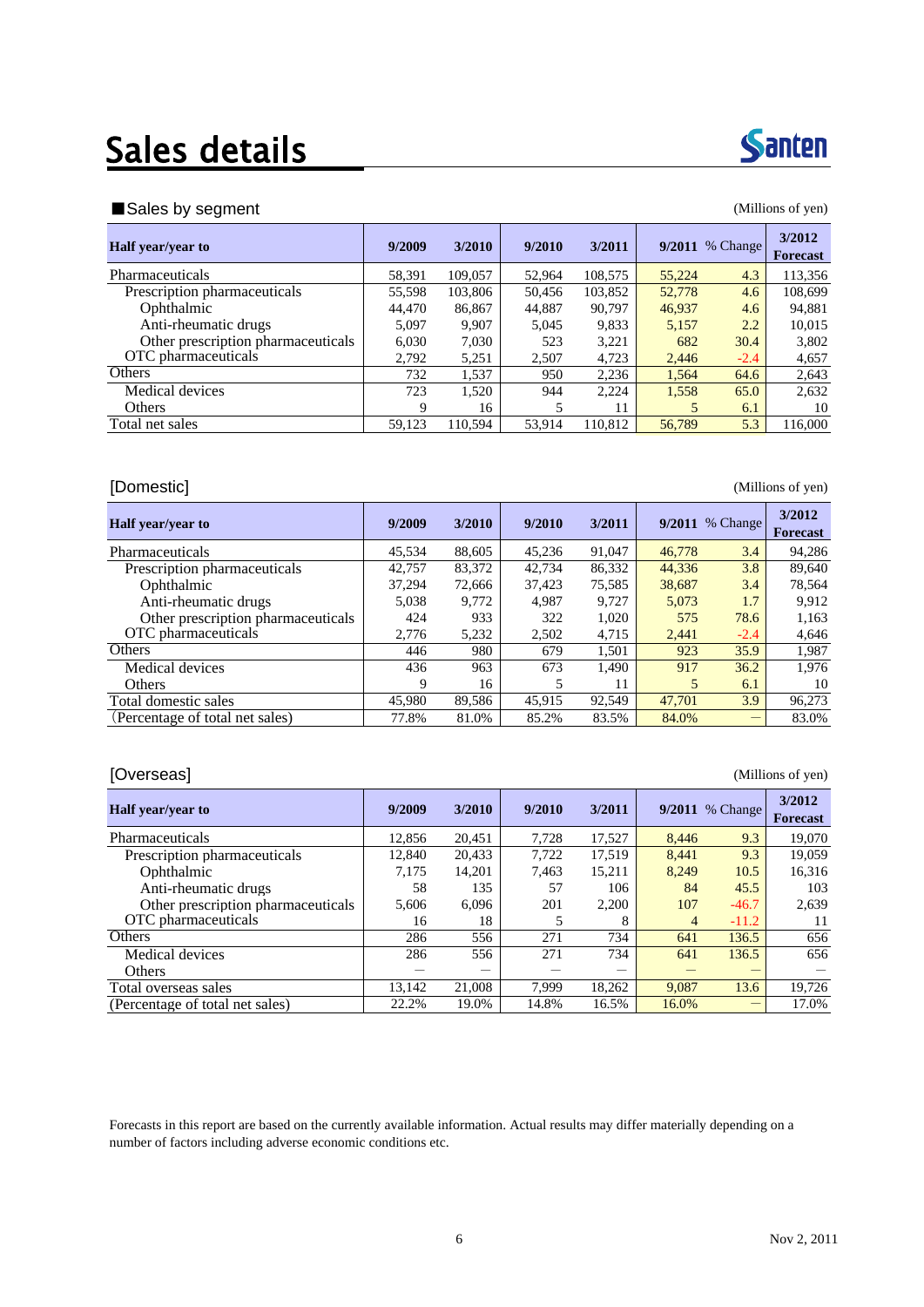## Sales details

#### ■Sales of major prescription pharmaceuticals

| <b>Therapeutic category</b>        | <b>Generic name/formulation</b>                                               | <b>Brand name</b>    |       | <b>Region</b> Launched |
|------------------------------------|-------------------------------------------------------------------------------|----------------------|-------|------------------------|
| Bacterial conjunctivitis           | levofloxacin/ophthalmic solution                                              | Cravit               | Japan | Apr- $00$              |
|                                    | ofloxacin/ophthalmic solution                                                 | Tarivid              | Japan | $Sep-87$               |
|                                    | tafluprost/opthalmic solution                                                 | <b>Tapros</b>        | Japan | Dec-08                 |
| Glaucoma                           | dorzolamide hydrochloride-timolol maleate/<br>combination ophthalmic solution | Cosopt               |       | $Jun-10$               |
|                                    | timolol maleate/ophthalmic solution                                           | <b>Timoptol</b>      | Japan | $Sep-81$               |
|                                    | timotol maleate/<br>long-acting ophthalmic solution                           | <b>Timoptol XE</b>   | Japan | $Nov-99$               |
|                                    | bunazosin hydrochloride/opthalmic solution                                    | <b>Detantol</b>      | Japan | $Sep-01$               |
|                                    | isopropyl unoprostone/opthalmic solution                                      | Rescula $\mathbb{X}$ | Japan | Oct-94                 |
| Allergy                            | levocabastine hydrochloride/<br>ophthalmic solution                           | Livostin             | Japan | $Jan-01$               |
| Corneal disease                    | sodium hyaluronate/ophthalmic solution                                        | <b>Hyalein</b>       | Japan | $Jun-95$               |
|                                    | diquafosol sodium                                                             | <b>Diquas</b>        | Japan | $Dec-10$               |
| Inflammation                       | fluorometholone/ophthalmic solution                                           | <b>Flumetholon</b>   | Japan | $Oct-75$               |
| Senile cataract                    | pirenoxine/ophthalmic solution                                                | <b>Kary Uni</b>      | Japan | $Jul-92$               |
| Adjuvant for ophthalmic operations | sodium hyaluronate/<br>adjuvant for ophthalmic operations                     |                      | Japan | $Jan-95$               |
|                                    | bucillamine/tablet                                                            | <b>Rimatil</b>       | Japan | $Sep-87$               |
| Rheumatoid arthritis               | salazosulfapyridine/enteric coated tablet                                     | <b>Azulfidine EN</b> | Japan | Dec-95                 |
|                                    | methotrexate/tablet                                                           | <b>Metolate</b>      | Japan | $Jul-04$               |

※Rescula: This product, which was launched in October 1994, has been sold by Santen Pharmaceutical Co., Ltd since October 2004.

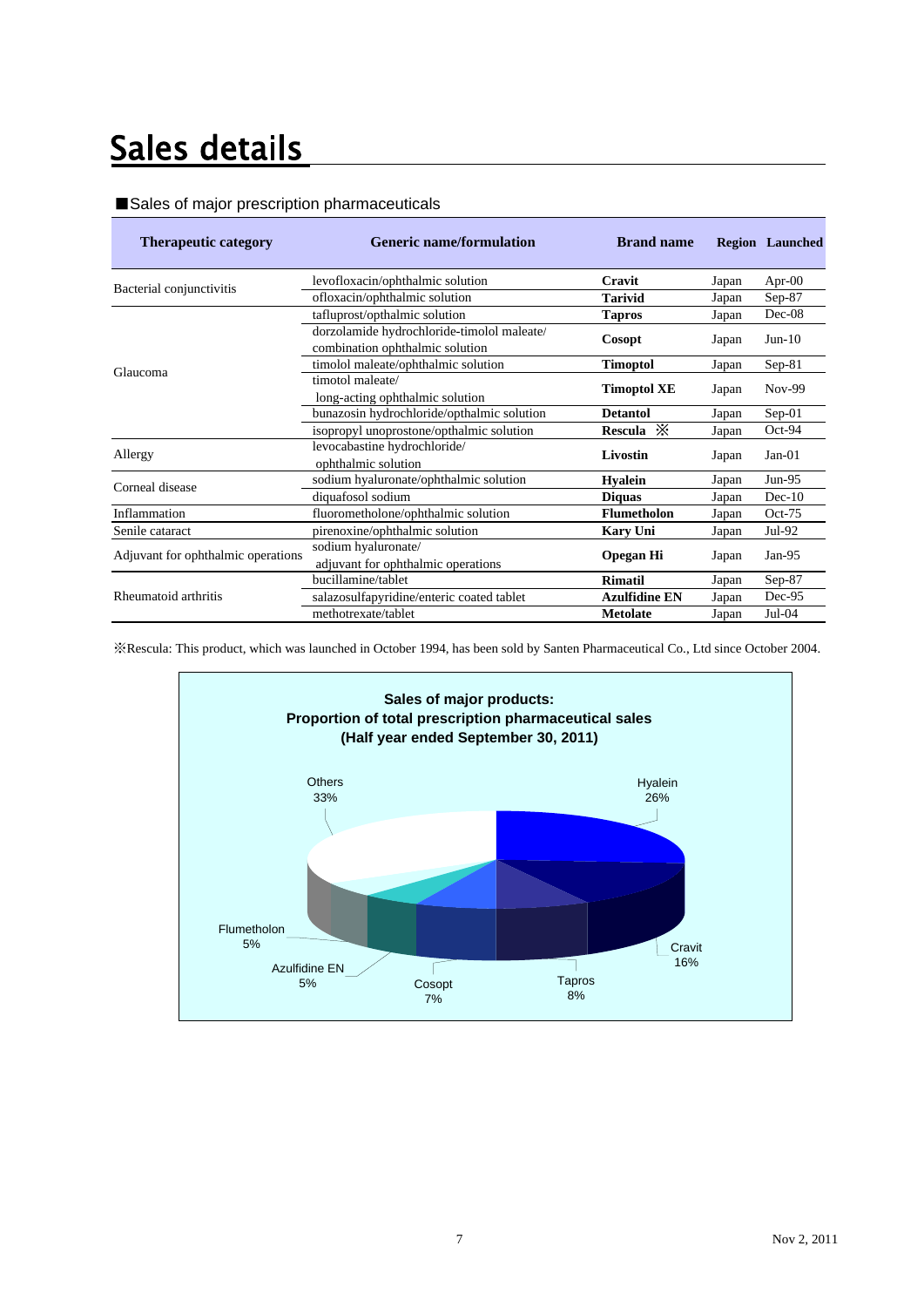

| (Millions of yen)    |          |                           |          |        |                   |        |        |        |
|----------------------|----------|---------------------------|----------|--------|-------------------|--------|--------|--------|
|                      |          |                           |          |        | Half year/year to |        |        |        |
| <b>Brand name</b>    | % Change | 3/2012<br><b>Forecast</b> | % Change | 9/2011 | 3/2011            | 9/2010 | 3/2010 | 9/2009 |
| Cravit               | 0.1      | 12,917                    | $-2.6$   | 6,767  | 12,904            | 6,950  | 12,240 | 6,639  |
| <b>Tarivid</b>       | $-10.8$  | 2,157                     | $-17.3$  | 1,036  | 2,419             | 1,254  | 2,423  | 1,441  |
| <b>Tapros</b>        | 27.2     | 8,438                     | 10.2     | 3,642  | 6,633             | 3,306  | 4,687  | 1,984  |
| Cosopt               | 88.1     | 5,521                     | 182.2    | 2,832  | 2,935             | 1,003  |        |        |
| <b>Timoptol</b>      | $-41.7$  | 1,254                     | $-22.8$  | 906    | 2,152             | 1,174  | 2,832  | 1,513  |
| <b>Timoptol XE</b>   | $-18.1$  | 2,367                     | $-19.6$  | 1,269  | 2,891             | 1,579  | 3,475  | 1,788  |
| <b>Detantol</b>      | $-0.5$   | 2,054                     | $-6.8$   | 1,005  | 2,064             | 1,079  | 2,168  | 1,127  |
| <b>Rescula</b>       | $-22.7$  | 2,146                     | $-12.7$  | 1,284  | 2,777             | 1,471  | 3,669  | 1,981  |
| Livostin             | $-19.4$  | 3,065                     | 9.7      | 1,196  | 3,800             | 1,090  | 3,229  | 1,272  |
| <b>Hyalein</b>       | 4.1      | 22,132                    | 6.4      | 11,322 | 21,257            | 10,639 | 21,219 | 10,978 |
| <b>Diquas</b>        | 342.7    | 3,298                     |          | 1,121  | 745               |        |        |        |
| <b>Flumetholon</b>   | $-12.8$  | 4,145                     | $-8.6$   | 1,991  | 4,753             | 2.179  | 4,432  | 2,307  |
| Kary Uni             | 0.8      | 3,757                     | $-1.0$   | 1,920  | 3,728             | 1,939  | 3,728  | 1,933  |
| <b>Opegan Hi</b>     | 2.3      | 3,301                     | $-7.0$   | 1,535  | 3,226             | 1,650  | 3,431  | 1,767  |
| <b>Rimatil</b>       | $-5.6$   | 3,725                     | $-5.3$   | 1,952  | 3,944             | 2,062  | 4,352  | 2,281  |
| <b>Azulfidine EN</b> | $-0.2$   | 4,097                     | $-1.9$   | 2,069  | 4,106             | 2,109  | 4,216  | 2,182  |
| <b>Metolate</b>      | 26.7     | 1,584                     | 34.2     | 816    | 1,250             | 608    | 995    | 487    |



Forecasts in this report are based on the currently available information. Actual results may differ materially depending on a number of factors including adverse economic conditions etc.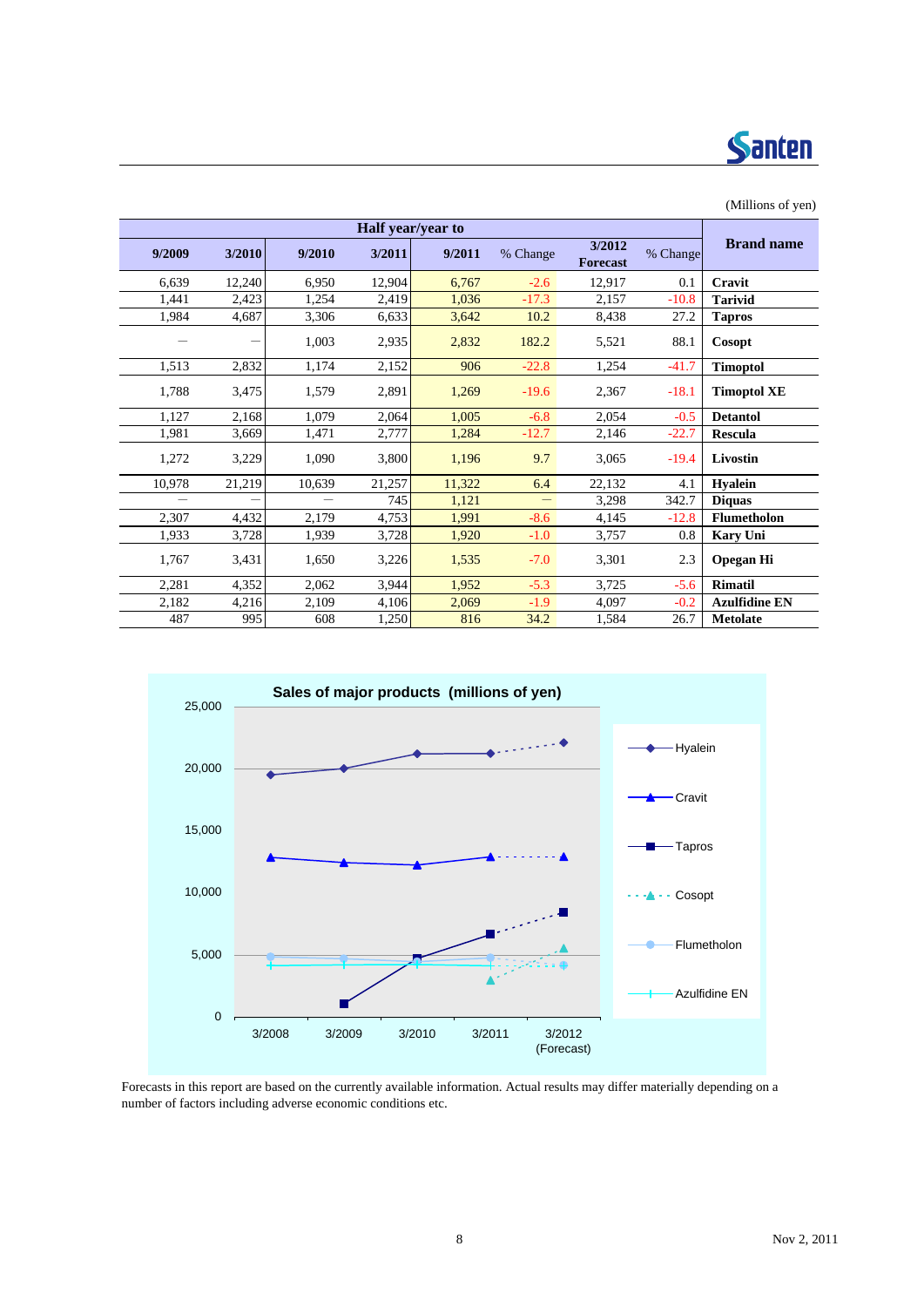## **Consolidated balance sheets**

#### ■Assets

| At half-year/year end                  | 9/2009        |                       | 3/2010        |                              | 9/2010        |                     | 3/2011        |                        | 9/2011        |                              |
|----------------------------------------|---------------|-----------------------|---------------|------------------------------|---------------|---------------------|---------------|------------------------|---------------|------------------------------|
|                                        | Million yen   | Propor-<br>tion $(%)$ | Million yen   | Propor-<br>$\frac{1}{2}$ (%) | Million yen   | Propor-<br>tion (%) | Million yen   | Propor-<br>tion $(% )$ | Million yen   | Propor-<br>$\frac{1}{2}$ (%) |
| <b>Current assets</b>                  | 114,010       | 69.3                  | 118,832       | 71.2                         | 118,927       | 71.1                | 137,668       | 74.5                   | 142,285       | 75.5                         |
| Cash and deposits                      | 49,351        |                       | 56,677        |                              | 55,435        |                     | 65,558        |                        | 69,991        |                              |
| Notes and accounts<br>receivable-trade | 37,229        |                       | 35,268        |                              | 37,262        |                     | 38,980        |                        | 38,973        |                              |
| Marketable securities                  | 10,498        |                       | 8,998         |                              | 8,913         |                     | 13,332        |                        | 13,450        |                              |
| Inventories                            | 12,411        |                       | 13,623        |                              | 13,356        |                     | 14,704        |                        | 15,421        |                              |
| Deferred tax assets                    | 2,170         |                       | 2,166         |                              | 2,046         |                     | 1,986         |                        | 2,012         |                              |
| Other current assets                   | 2,351         |                       | 2,098         |                              | 1,915         |                     | 3,106         |                        | 2,438         |                              |
| Allowance for doubtful<br>receivables  | $-1$          |                       | $-0$          |                              | $-1$          |                     | $-1$          |                        | $-1$          |                              |
| <b>Fixed assets</b>                    | 50,509        | 30.7                  | 48,046        | 28.8                         | 48,451        | 28.9                | 47,133        | 25.5                   | 46,174        | 24.5                         |
| Tangible assets                        | 27,976        | 17.0                  | 26,574        | 15.9                         | 25,376        | 15.2                | 24,956        | 13.5                   | 24,827        | 13.2                         |
| Buildings and structures               | 15,430        |                       | 14,622        |                              | 13,982        |                     | 13,450        |                        | 12,951        |                              |
| Machinery, equipment<br>and vehicles   | 2,234         |                       | 1,994         |                              | 1,758         |                     | 1,632         |                        | 1,558         |                              |
| Land                                   | 8,667         |                       | 8.418         |                              | 8.215         |                     | 8,216         |                        | 8,203         |                              |
| Leased assets                          | 48            |                       | 97            |                              | 90            |                     | 186           |                        | 177           |                              |
| Construction in progress               | 101           |                       | 43            |                              | 60            |                     | 186           |                        | 598           |                              |
| Other tangibles                        | 1,494         |                       | 1,397         |                              | 1,269         |                     | 1,283         |                        | 1,338         |                              |
| Intangible assets                      | 1,307         | 0.8                   | 1,231         | 0.7                          | 1,044         | 0.6                 | 991           | 0.5                    | 966           | 0.5                          |
| Software                               | 1,197         |                       | 1,158         |                              | 997           |                     | 952           |                        | 741           |                              |
| Other intangibles                      | 109           |                       | 72            |                              | 46            |                     | 39            |                        | 224           |                              |
| Investments and other assets           | 21,225        | 12.9                  | 20,240        | 12.1                         | 22,030        | 13.2                | 21,185        | 11.5                   | 20,380        | 10.8                         |
| Investment securities                  | 13,926        |                       | 12,239        |                              | 13,841        |                     | 12,141        |                        | 11,788        |                              |
| Deferred tax assets                    | 5,907         |                       | 6,702         |                              | 6,734         |                     | 7,538         |                        | 7,085         |                              |
| Other assets                           | 1,391         |                       | 1,299         |                              | 1,454         |                     | 1,505         |                        | 1,506         |                              |
| <b>Total assets</b>                    | 164,520 100.0 |                       | 166,878 100.0 |                              | 167,378 100.0 |                     | 184,801 100.0 |                        | 188,459 100.0 |                              |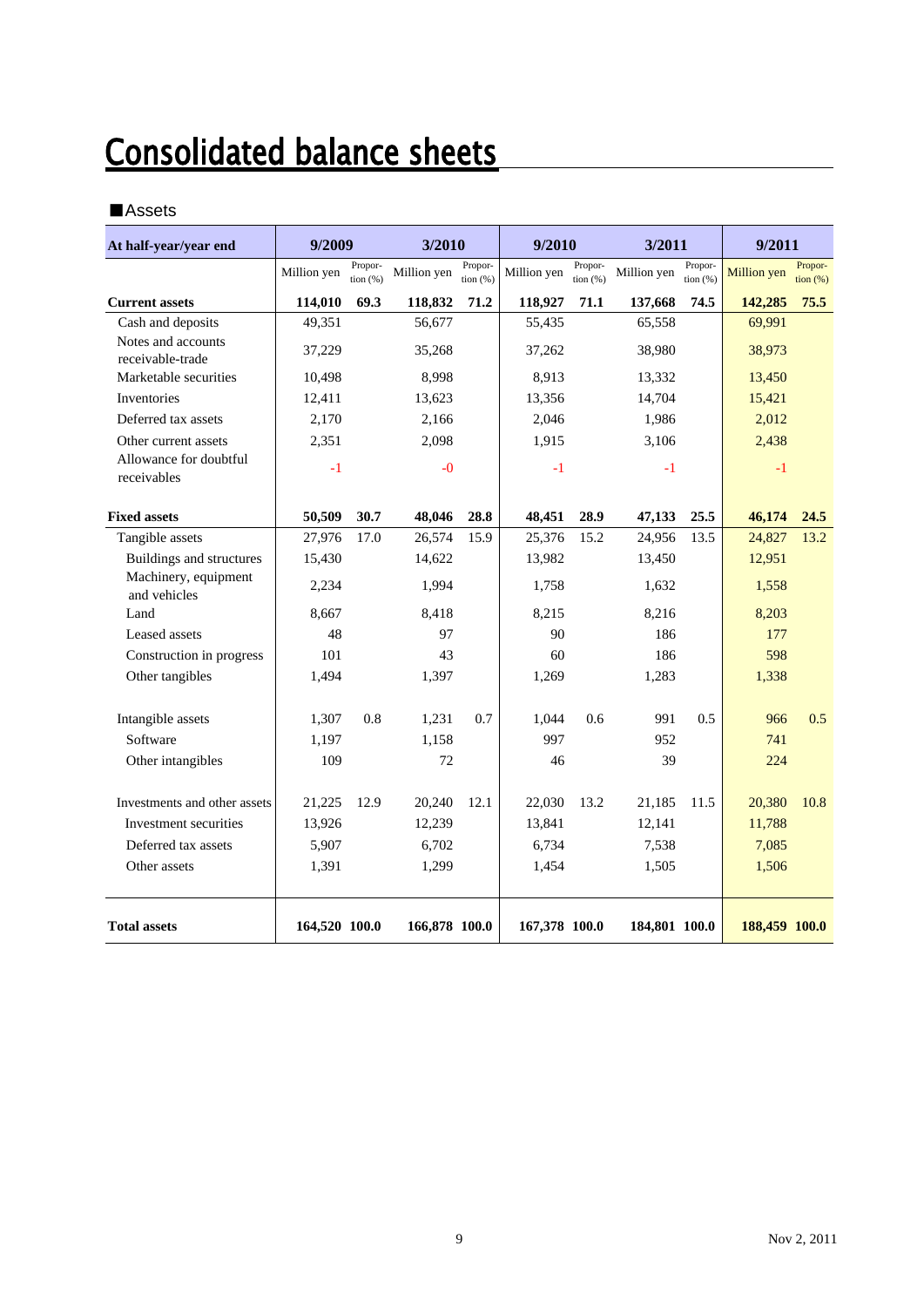

### ■Liabilities and net assets

| At half-year/year end                                            | 9/2009        |                        | 3/2010        |                        | 9/2010        |                       | 3/2011        |                        | 9/2011        |                              |  |  |  |  |  |  |  |  |  |  |  |  |  |  |  |  |  |     |  |  |
|------------------------------------------------------------------|---------------|------------------------|---------------|------------------------|---------------|-----------------------|---------------|------------------------|---------------|------------------------------|--|--|--|--|--|--|--|--|--|--|--|--|--|--|--|--|--|-----|--|--|
|                                                                  | Million yen   | Propor-<br>tion $(% )$ | Million yen   | Propor-<br>tion $(% )$ | Million yen   | Propor-<br>tion $(%)$ | Million yen   | Propor-<br>tion $(% )$ | Million yen   | Propor-<br>$\frac{1}{2}$ (%) |  |  |  |  |  |  |  |  |  |  |  |  |  |  |  |  |  |     |  |  |
| <b>Current liabilities</b>                                       | 25,322        | 15.4                   | 25,286        | 15.2                   | 21,588        | 12.9                  | 24,104        | 13.0                   | 22,293        | 11.8                         |  |  |  |  |  |  |  |  |  |  |  |  |  |  |  |  |  |     |  |  |
| Trade accounts payable                                           | 5,193         |                        | 5,600         |                        | 5,103         |                       | 6,031         |                        | 5,314         |                              |  |  |  |  |  |  |  |  |  |  |  |  |  |  |  |  |  |     |  |  |
| Other payables                                                   | 7,293         |                        | 7,936         |                        | 7,467         |                       | 8,444         |                        | 7,647         |                              |  |  |  |  |  |  |  |  |  |  |  |  |  |  |  |  |  |     |  |  |
| Income taxes payable                                             | 7,413         |                        | 6,618         |                        | 4,544         |                       | 4,631         |                        | 5,205         |                              |  |  |  |  |  |  |  |  |  |  |  |  |  |  |  |  |  |     |  |  |
| Reserve for bonuses                                              | 2,459         |                        | 2,687         |                        | 2,504         |                       | 2.712         |                        | 2,595         |                              |  |  |  |  |  |  |  |  |  |  |  |  |  |  |  |  |  |     |  |  |
| Other current liabilities                                        | 2,963         |                        | 2,444         |                        | 1,967         |                       | 2,285         |                        | 1,529         |                              |  |  |  |  |  |  |  |  |  |  |  |  |  |  |  |  |  |     |  |  |
| <b>Non-current liabilities</b>                                   | 3,803         | 2.3                    | 3,988         | 2.4                    | 4,096         | 2.4                   | 4,292         | 2.3                    | 4,009         | 2.1                          |  |  |  |  |  |  |  |  |  |  |  |  |  |  |  |  |  |     |  |  |
| Retirement and severance<br>benefits<br>Retirement and severance | 2,711         |                        | 2,910         |                        | 3,153         |                       | 3,266         |                        | 3,387         |                              |  |  |  |  |  |  |  |  |  |  |  |  |  |  |  |  |  |     |  |  |
| benefits for directors and<br>corporate auditors                 | 448           |                        | 456           |                        | 446           |                       | 453           |                        | 189           |                              |  |  |  |  |  |  |  |  |  |  |  |  |  |  |  |  |  |     |  |  |
| Asset retirement obligation                                      |               |                        |               |                        | 159           | 160                   |               |                        |               |                              |  |  |  |  |  |  |  |  |  |  |  |  |  |  |  |  |  | 161 |  |  |
| Other liabilities                                                | 643           |                        | 621           |                        | 337           |                       | 412           |                        | 269           |                              |  |  |  |  |  |  |  |  |  |  |  |  |  |  |  |  |  |     |  |  |
| <b>Total liabilities</b>                                         | 29,126        | 17.7                   | 29,275        | 17.5                   | 25,685        | 15.3                  | 28,397        | 15.4                   | 26,302        | <b>14.0</b>                  |  |  |  |  |  |  |  |  |  |  |  |  |  |  |  |  |  |     |  |  |
| Shareholders' equity                                             | 138,163       | 84.0                   | 141,866       | 85.0                   | 147,819       | 88.3                  | 162,159       | 87.7                   | 167,824       | 89.1                         |  |  |  |  |  |  |  |  |  |  |  |  |  |  |  |  |  |     |  |  |
| Common stock                                                     | 6,502         | 4.0                    | 6,538         | 3.9                    | 6.591         | 3.9                   | 6.614         | 3.6                    | 6,670         | 3.5                          |  |  |  |  |  |  |  |  |  |  |  |  |  |  |  |  |  |     |  |  |
| Capital surplus                                                  | 7,197         | 4.4                    | 7,233         | 4.3                    | 7,286         | 4.4                   | 7,968         | 4.3                    | 8,025         | 4.3                          |  |  |  |  |  |  |  |  |  |  |  |  |  |  |  |  |  |     |  |  |
| Retained earnings                                                | 129,403       | 78.7                   | 133,053       | 79.7                   | 138,922       | 83.0                  | 147,578       | 79.9                   | 153,131       | 81.3                         |  |  |  |  |  |  |  |  |  |  |  |  |  |  |  |  |  |     |  |  |
| Treasury stock, at cost                                          | $-4,940$      | $-3.0$                 | $-4,958$      | $-3.0$                 | $-4,979$      | $-3.0$                | $-1$          | $-0.0$                 | $-3$          | $-0.0$                       |  |  |  |  |  |  |  |  |  |  |  |  |  |  |  |  |  |     |  |  |
| <b>Accumulated other</b><br>comprehensive income                 | $-3,029$      | $-1.8$                 | $-4,524$      | $-2.7$                 | $-6,432$      | $-3.8$                | $-6,061$      | $-3.3$                 | $-6,017$      | $-3.2$                       |  |  |  |  |  |  |  |  |  |  |  |  |  |  |  |  |  |     |  |  |
| Unrealized (losses) gains on<br>securities, net of taxes         | 744           | 0.5                    | 136           | 0.1                    | $-556$        | $-0.3$                | $-443$        | $-0.2$                 | $-83$         | $-0.0$                       |  |  |  |  |  |  |  |  |  |  |  |  |  |  |  |  |  |     |  |  |
| Foreign currency translation<br>adjustments                      | $-3.774$      | $-2.3$                 | $-4.660$      | $-2.8$                 | $-5.875$      | $-3.5$                | $-5.618$      | $-3.0$                 | $-5.934$      | $-3.1$                       |  |  |  |  |  |  |  |  |  |  |  |  |  |  |  |  |  |     |  |  |
| <b>Stock subscription rights</b>                                 | 260           | 0.2                    | 260           | 0.2                    | 306           | 0.2                   | 305           | 0.2                    | 350           | 0.2                          |  |  |  |  |  |  |  |  |  |  |  |  |  |  |  |  |  |     |  |  |
| <b>Total net assets</b>                                          | 135,393       | 82.3                   | 137,603       | 82.5                   | 141,693       | 84.7                  | 156,404       | 84.6                   | 162,156       | 86.0                         |  |  |  |  |  |  |  |  |  |  |  |  |  |  |  |  |  |     |  |  |
| <b>Total liabilities and</b><br>net assets                       | 164,520 100.0 |                        | 166,878 100.0 |                        | 167,378 100.0 |                       | 184,801 100.0 |                        | 188,459 100.0 |                              |  |  |  |  |  |  |  |  |  |  |  |  |  |  |  |  |  |     |  |  |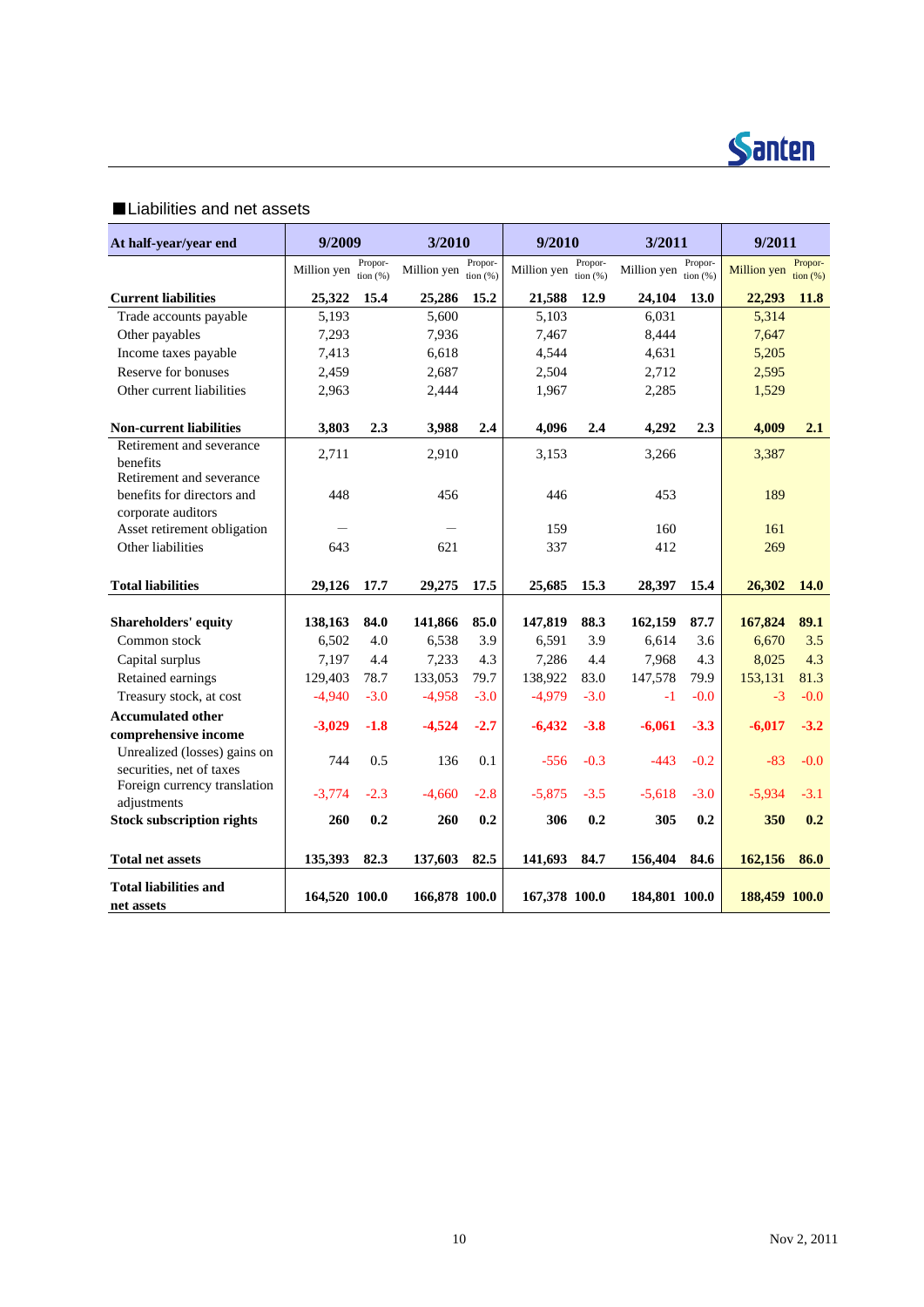## **Consolidated statements of cash flows**

|                                                                             |              |                |          |           | (Millions of yen) |
|-----------------------------------------------------------------------------|--------------|----------------|----------|-----------|-------------------|
| Half year/year to                                                           | 9/2009       | 3/2010         | 9/2010   | 3/2011    | 9/2011            |
| I. Cash flows from operating activities:                                    |              |                |          |           |                   |
| Income before income taxes                                                  | 18,668       | 28,610         | 14,383   | 31,074    | 15,088            |
| Depreciation and amortization                                               | 1,711        | 3,421          | 1,488    | 2,976     | 1,352             |
| Increase/decrease in retirement and severance benefits                      | 317          | 517            | 248      | 359       | 122               |
| Interest and dividend income                                                | $-176$       | $-417$         | $-249$   | $-521$    | $-251$            |
| Interest expense                                                            | 22           | 52             | 24       | 36        | 11                |
| Increase/decrease in trade receivables                                      | $-1,088$     | 698            | $-2,237$ | $-3,892$  | $-2$              |
| Increase/decrease in inventories                                            | $-71$        | $-1,438$       | 6        | $-1,299$  | $-758$            |
| Increase/decrease in trade accounts payable                                 | $-853$       | $-248$         | $-582$   | 521       | $-785$            |
| Other, net                                                                  | 1,448        | 2,834          | $-463$   | $-11$     | $-1,254$          |
| Subtotal                                                                    | 19,979       | 34,030         | 12,618   | 29,243    | 13,522            |
| Interest and dividend income received                                       | 176          | 418            | 244      | 513       | 255               |
| Interest expense paid                                                       | $-17$        | $-46$          | $-25$    | $-36$     | $-8$              |
| Income taxes paid                                                           | $-4,125$     | $-8.291$       | $-6.543$ | $-11,951$ | $-4.441$          |
| Net cash provided by operating activities                                   | 16,013       | 26,110         | 6,294    | 17,769    | 9,327             |
| II. Cash flows from investing activities:<br>Increase in fixed deposits     | $-887$       | $-2,236$       | $-1,933$ | $-4,384$  | $-145$            |
| Decrease in fixed deposits                                                  | 1,063        | 1,937          | 1,235    | 3,519     | 2,003             |
| Payments for acquisition of marketable securities                           |              | $-3,599$       | $-1,412$ | $-1,488$  | $-1,416$          |
| Proceeds from sale of marketable securities                                 |              | 5,098          |          | 403       | 1,924             |
| Payments for acquisition of fixed assets                                    | $-541$       | $-1,314$       | $-783$   | $-1,650$  | $-1,327$          |
| Proceeds from sale of fixed assets                                          |              | $\overline{c}$ | 185      | 188       | 5                 |
| Purchase of investment securities                                           | $-1,003$     | $-1,027$       | $-3,071$ | $-4,296$  | $-4$              |
| Proceeds from sale of investment securities                                 | 115          | 309            | 3        | 20        | 377               |
| Other, net                                                                  | $\mathbf{1}$ | $\mathbf{1}$   | 8        | 12        | $\Omega$          |
| Net cash (used in) provided by investing activities                         | $-1,252$     | $-829$         | $-5,769$ | $-7,676$  | 1,416             |
| $\mathbf{I}$ . Cash flows from financing activities:                        |              |                |          |           |                   |
| Proceeds from short-term debt                                               | 280          | 548            | 268      | 258       |                   |
| Repayment of short-term debt                                                |              | $-520$         | $-536$   | $-776$    |                   |
| Dividends paid                                                              | $-3,400$     | $-6,803$       | $-3,401$ | $-6,808$  | $-4,350$          |
| Other, net                                                                  | $-1$         | 22             | 74       | 5,755     | 105               |
| Net cash used in financing activities                                       | $-3,122$     | $-6,753$       | $-3,594$ | $-1,570$  | $-4,244$          |
| <b>IV</b> . Effect of exchange rate changes on cash<br>and cash equivalents | $-197$       | $-135$         | $-463$   | $-388$    | $-267$            |
| V. Net increase/decrease in cash and cash equivalents                       | 11,441       | 18,392         | $-3,532$ | 8,133     | 6,231             |
| VI. Cash and cash equivalents at beginning of year                          | 45,956       | 45,956         | 64,348   | 64,348    | 72,482            |
| <b>VII.</b> Cash and cash equivalents at end of year                        | 57,397       | 64,348         | 60,815   | 72,482    | 78,714            |

 $\alpha$  and  $\alpha$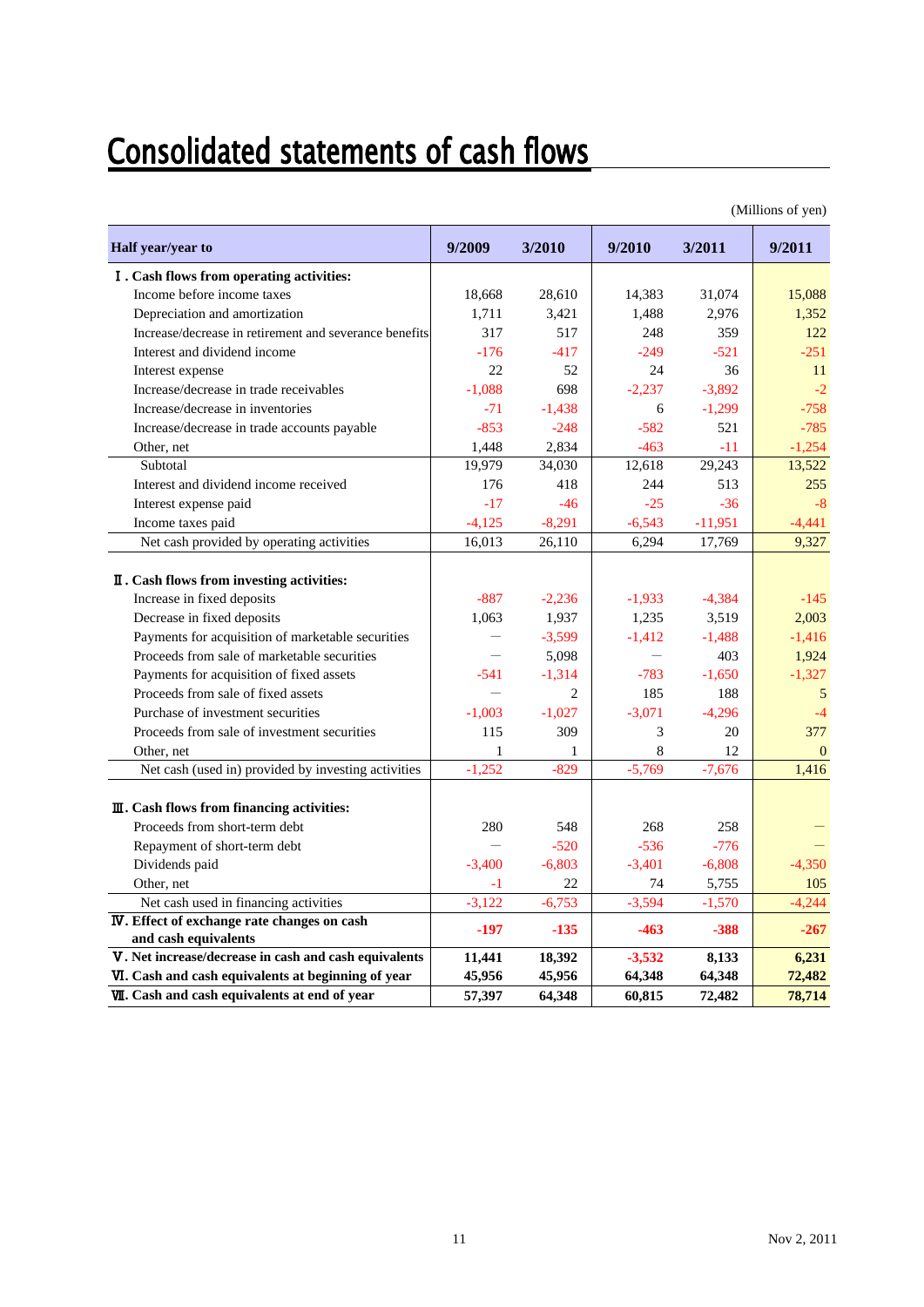## **Other Consolidated information**



#### ■R&D expenditures (Millions of yen)

| <b>Half</b> year/year to | 9/2009 | 3/2010 | 9/2010 | 3/2011 | 9/2011 | 3/2012<br><b>Forecast</b> |
|--------------------------|--------|--------|--------|--------|--------|---------------------------|
| Consolidated             | 6.922  | 14.123 | 6.379  | 13,221 | 7.602  | 16,000                    |
| Percentage of net sales  | 11.7%  | 12.8%  | 11.8%  | 11.9%  | 13.4%  | 13.8%                     |

#### ■Capital expenditures (Millions of yen)

| <b>Half</b> vear/vear to | 9/2009 | 3/2010 | 9/2010 | 3/2011 | 9/2011 | 3/2012<br><b>Forecast</b> |
|--------------------------|--------|--------|--------|--------|--------|---------------------------|
| Consolidated             | 376    | 1,228  | 497    | .,709  | 1.261  | 6,210                     |

**Note**: Includes investment in facilities spent on a lease contract basis.

#### ■Depreciation and amortization (Millions of yen)

| <b>Half</b> year/year to                        | 9/2009 | 3/2010 | 9/2010 | 3/2011 | 9/2011 | 3/2012<br><b>Forecast</b> |
|-------------------------------------------------|--------|--------|--------|--------|--------|---------------------------|
| Manufacturing cost                              | 822    | 1.701  | 730    | 1,532  | 679    | 1,530                     |
| Selling, general and<br>administrative expenses | 294    | 556    | 274    | 512    | 286    | 630                       |
| R&D expenses                                    | 470    | 945    | 373    | 762    | 351    | 790                       |
| Consolidated total                              | 1,586  | 3,202  | 1.379  | 2,808  | 1,317  | 2.950                     |

**Note**: Excludes amortization of long-term prepaid expense.

#### ■Lease expenses (Millions of yen)

**Half year/year to 9/2009 3/2010 9/2010 3/2011 9/2011 3/2012 Forecast** Consolidated 334 527 128 156 18 40 Manufacturing cost 287 437 92 94 1 2

#### ■Number of employees

| At half-year/year end                | 9/2009 | 3/2010 | 9/2010 | 3/2011 | 9/2011 |
|--------------------------------------|--------|--------|--------|--------|--------|
| Consolidated                         | 2,727  | 2,756  | 2,818  | 2,867  | 2,946  |
| Sales division                       | 1,053  | 1,048  | 1,120  | 1,108  | 1,206  |
| Production division                  | 832    | 838    | 839    | 847    | 854    |
| R&D division                         | 547    | 557    | 562    | 574    | 575    |
| Corporate or back-office<br>division | 295    | 313    | 297    | 338    | 311    |

Forecasts in this report are based on the currently available information. Actual results may differ materially depending on a number of factors including adverse economic conditions etc.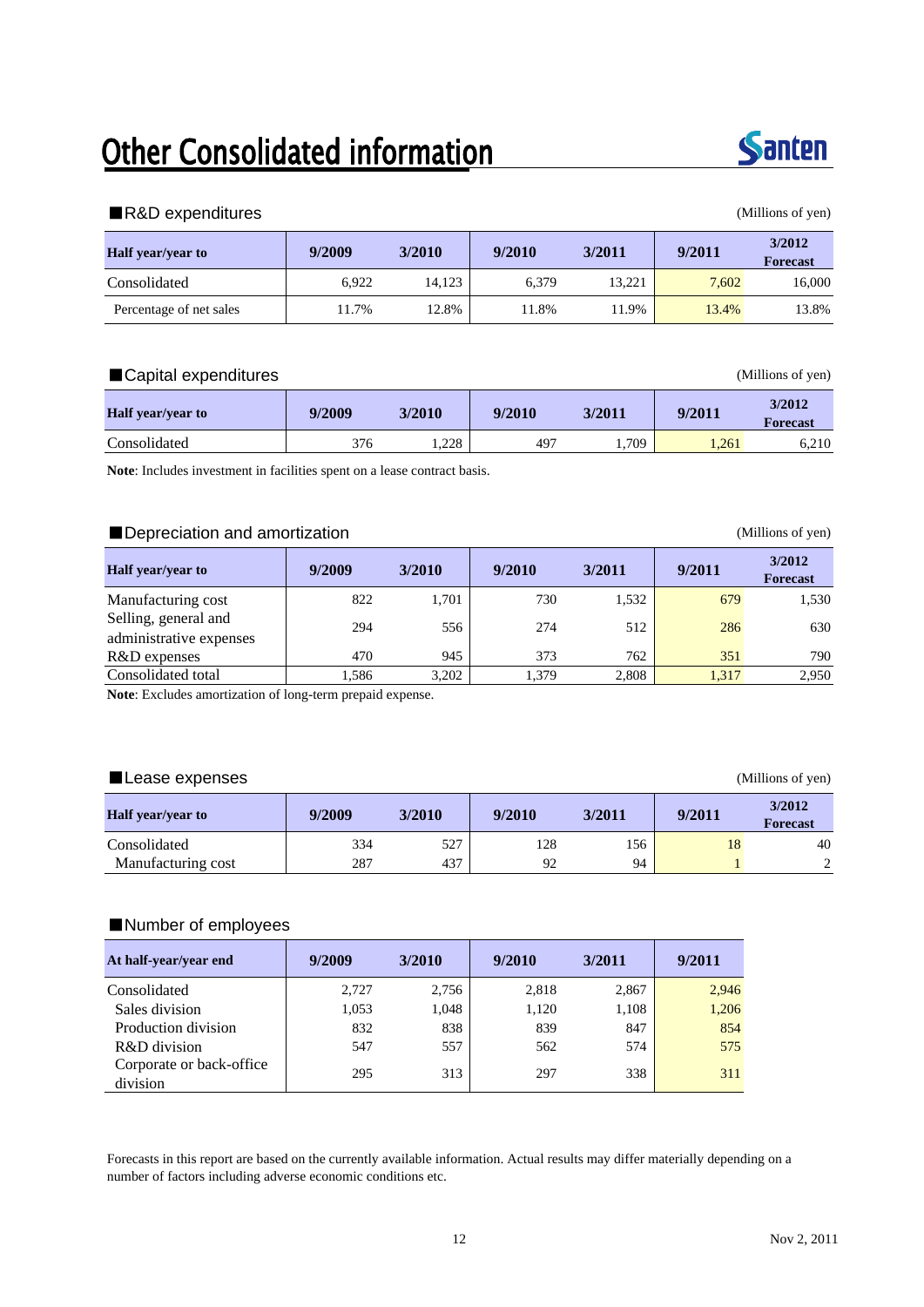# Reference information<br>**Research & development**

### ■Pipeline of prescription pharmaceuticals (Clinical Stage)

|                                                    | Dev. code | Indication                                                                                                                                                       | Original/Licensor   | Region        | P <sub>1</sub> | P <sub>2</sub> | P <sub>3</sub> | NDA Filed Approved Launched |                    |                             |
|----------------------------------------------------|-----------|------------------------------------------------------------------------------------------------------------------------------------------------------------------|---------------------|---------------|----------------|----------------|----------------|-----------------------------|--------------------|-----------------------------|
|                                                    |           |                                                                                                                                                                  |                     | Japan         |                |                |                |                             |                    | Dec-08                      |
|                                                    |           | Glaucoma/                                                                                                                                                        |                     | Europe        |                |                |                |                             |                    | $Jun-08$                    |
| Tafluprost                                         | DE-085    |                                                                                                                                                                  | Co-development      | U.S.          |                | (Licensed Out) |                |                             |                    |                             |
|                                                    |           | Ocular hypertension                                                                                                                                              | with Asahi Glass    | Latin America |                | (Licensed Out) |                |                             |                    | Aug-10                      |
|                                                    |           |                                                                                                                                                                  |                     | Asia          |                |                |                |                             |                    | <b>Mar-10</b>               |
|                                                    |           | Prostaglandin F2a derivative for the treatment of glaucoma and ocular hypertension. Launched in Japan in December, 2008. In Europe, it is marketed in            |                     |               |                |                |                |                             |                    |                             |
|                                                    |           | Germany, Denmark, etc. In U.S., development rights were granted to Merck &Co., Inc. (U.S.) in April, 2009. In Asia, it is marketed in Hong Kong, Korea,          |                     |               |                |                |                |                             |                    |                             |
| Indonesia, Singapore. NDA filed in China.          |           |                                                                                                                                                                  |                     |               |                |                |                |                             |                    |                             |
|                                                    |           |                                                                                                                                                                  |                     |               |                |                |                |                             |                    |                             |
| Generic name                                       | Dev. code | Indication                                                                                                                                                       | Original/Licensor   | Region        | P1             | P <sub>2</sub> | P <sub>3</sub> | <b>NDA Filed</b>            | Approved           | Launched                    |
|                                                    |           |                                                                                                                                                                  |                     | Japan         |                |                |                |                             |                    | <b>Dec-10</b>               |
| Diquafosol sodium                                  | DE-089    | Dry eye                                                                                                                                                          | Inspire             |               |                |                |                | <b>Mar-11</b>               |                    |                             |
|                                                    |           |                                                                                                                                                                  |                     | Asia          |                |                |                |                             |                    |                             |
|                                                    |           | A dry eye treatment drug which stimulates secretion of mucin and aqueous components from the corneal epithelium. Its mechanism of action is different from       |                     |               |                |                |                |                             |                    |                             |
|                                                    |           | other existing treatments. Launched in Japan in December, 2010. NDA has been filed in Korea, and NDA is under preparation in China.                              |                     |               |                |                |                |                             |                    |                             |
|                                                    |           |                                                                                                                                                                  |                     |               |                |                |                |                             |                    |                             |
|                                                    |           |                                                                                                                                                                  |                     |               |                |                |                |                             |                    |                             |
| Generic name                                       | Dev. code | Indication                                                                                                                                                       | Original/Licensor   | Region        | P <sub>1</sub> | P <sub>2</sub> | P <sub>3</sub> | NDA Filed                   | Approved           | Launched                    |
| Lomerizine HCl                                     | DE-090    | Glaucoma                                                                                                                                                         | <b>MSD</b>          | Japan         |                |                |                |                             |                    |                             |
|                                                    |           |                                                                                                                                                                  |                     |               |                |                |                |                             |                    |                             |
|                                                    |           | A new type of glaucoma treatment which inhibits the progression of visual field defects. It is the only calcium antagonist being development as an oral glaucoma |                     |               |                |                |                |                             |                    |                             |
|                                                    |           | treatment. Compared to NMDA receptor antagonists, systemic adverse drug reactions are mild and has excellent safety profile.                                     |                     |               |                |                |                |                             |                    |                             |
|                                                    |           |                                                                                                                                                                  |                     |               |                |                |                |                             |                    |                             |
|                                                    |           |                                                                                                                                                                  |                     |               |                |                |                |                             |                    |                             |
| Generic name                                       | Dev. code | Indication                                                                                                                                                       | Original/Licensor   | Region        | P <sub>1</sub> | P <sub>2</sub> | P <sub>3</sub> | <b>NDA Filed</b>            | Approved           | Launched                    |
|                                                    |           |                                                                                                                                                                  |                     |               |                |                |                |                             |                    |                             |
|                                                    |           | Corneal and conjunctival                                                                                                                                         |                     |               |                |                |                |                             |                    |                             |
| Rivoglitazone                                      | DE-101    | epithelial disorder associated                                                                                                                                   | Daiichi Sankyo      | U.S.          |                |                |                |                             |                    |                             |
|                                                    |           | with dry eye, etc.                                                                                                                                               |                     |               |                |                |                |                             |                    |                             |
|                                                    |           | Based on its anti-inflammatory properties, quantitative and qualitative tear film improvement effect is expected. P2 study has been started in U.S.              |                     |               |                |                |                |                             |                    |                             |
|                                                    |           |                                                                                                                                                                  |                     |               |                |                |                |                             |                    |                             |
|                                                    |           |                                                                                                                                                                  |                     |               |                |                |                |                             |                    |                             |
| Generic name                                       | Dev. code | Indication                                                                                                                                                       | Original/Licensor   | Region        | P <sub>1</sub> | P <sub>2</sub> | P <sub>3</sub> |                             | NDA Filed Approved | Launched                    |
|                                                    |           |                                                                                                                                                                  | Co-development with |               |                |                |                |                             |                    |                             |
| Betamethasone                                      | DE-102    | Diabetic macular edema                                                                                                                                           | Oakwood             | Japan         |                | (Phase 2/3)    |                |                             |                    |                             |
|                                                    |           | A steroid microsphere product for sustained release injection. Animal studies demonstrated sustained efficacy when injected around the affected area.            |                     |               |                |                |                |                             |                    |                             |
|                                                    |           | Collaborating with Oakwood Laboratories (U.S.) for manufacturing technology development on commercial scale.                                                     |                     |               |                |                |                |                             |                    |                             |
|                                                    |           |                                                                                                                                                                  |                     |               |                |                |                |                             |                    |                             |
|                                                    |           |                                                                                                                                                                  |                     |               |                |                |                |                             |                    |                             |
| Generic name                                       | Dev. code | Indication                                                                                                                                                       | Original/Licensor   | Region        | P <sub>1</sub> | P <sub>2</sub> | P <sub>3</sub> |                             |                    |                             |
|                                                    |           |                                                                                                                                                                  |                     | U.S.          |                |                |                |                             |                    |                             |
| (Undetermined)                                     |           |                                                                                                                                                                  |                     |               |                |                |                |                             |                    | NDA Filed Approved Launched |
|                                                    | DE-105    | Persistent corneal                                                                                                                                               | Original            |               |                |                |                |                             |                    |                             |
|                                                    |           | epithelial defects                                                                                                                                               |                     | Japan         |                |                |                |                             |                    |                             |
|                                                    |           | Expected to accelerate corneal epithelial migration and demonstrate high safety profile in treatment-resistant, persistent corneal epithelial defects.           |                     |               |                |                |                |                             |                    |                             |
|                                                    |           |                                                                                                                                                                  |                     |               |                |                |                |                             |                    |                             |
|                                                    |           |                                                                                                                                                                  |                     |               |                |                |                |                             |                    |                             |
| Generic name                                       | Dev. code | Indication                                                                                                                                                       | Original/Licensor   | Region        | P <sub>1</sub> | P <sub>2</sub> | P <sub>3</sub> | <b>NDA Filed</b>            | Approved           | Launched                    |
|                                                    |           |                                                                                                                                                                  |                     |               |                |                |                |                             |                    |                             |
| Levofloxacin (1.5%)                                | DE-108    | Bacterial conjunctivitis                                                                                                                                         | Daiichi Sankyo      | Japan         |                |                |                |                             |                    | $Jun-11$                    |
|                                                    |           |                                                                                                                                                                  |                     |               |                |                |                |                             |                    |                             |
|                                                    |           | A high-concentration fluoroquinolone antibacterial agent. Launched in Japan in June 2011.                                                                        |                     |               |                |                |                |                             |                    |                             |
|                                                    |           |                                                                                                                                                                  |                     |               |                |                |                |                             |                    |                             |
| Generic name                                       | Dev. code | Indication                                                                                                                                                       | Original/Licensor   | Region        | P <sub>1</sub> | P <sub>2</sub> | P <sub>3</sub> |                             | NDA Filed Approved |                             |
|                                                    |           |                                                                                                                                                                  |                     |               |                |                |                |                             |                    |                             |
|                                                    |           |                                                                                                                                                                  |                     |               |                |                |                |                             |                    |                             |
| Sirolimus                                          | DE-109    | <b>Uveitis</b>                                                                                                                                                   | Original            | U.S.          |                |                |                |                             |                    | Launched                    |
|                                                    |           | Intravitreal injection with immunosuppressive effect, anti-angiogenic effect, etc. Santen acquired global development, manufacturing and marketing rights in     |                     |               |                |                |                |                             |                    |                             |
| June 2010.                                         |           |                                                                                                                                                                  |                     |               |                |                |                |                             |                    |                             |
|                                                    |           |                                                                                                                                                                  |                     |               |                |                |                |                             |                    |                             |
|                                                    |           |                                                                                                                                                                  |                     |               |                |                |                |                             |                    |                             |
| Generic name                                       | Dev. code | Indication                                                                                                                                                       | Original/Licensor   | Region        | P <sub>1</sub> | P <sub>2</sub> | P <sub>3</sub> | <b>NDA Filed</b>            | Approved           | Launched                    |
|                                                    |           | Corneal and conjunctival                                                                                                                                         |                     |               |                |                |                |                             |                    |                             |
|                                                    |           | epithelial disorder associated                                                                                                                                   |                     | U.S.          |                |                |                |                             |                    |                             |
| (Undetermined)                                     | DE-110    |                                                                                                                                                                  | Original            |               |                |                |                |                             |                    |                             |
|                                                    |           | with dry eye, etc.                                                                                                                                               |                     |               |                |                |                |                             |                    |                             |
| epithelial disorders associated with dry eye, etc. |           | A selective glucocorticoid receptor agonist (SEGRA). Phase 2 clinical trials are being conducted in the U.S. for the treatment of corneal and conjunctival       |                     |               |                |                |                |                             |                    |                             |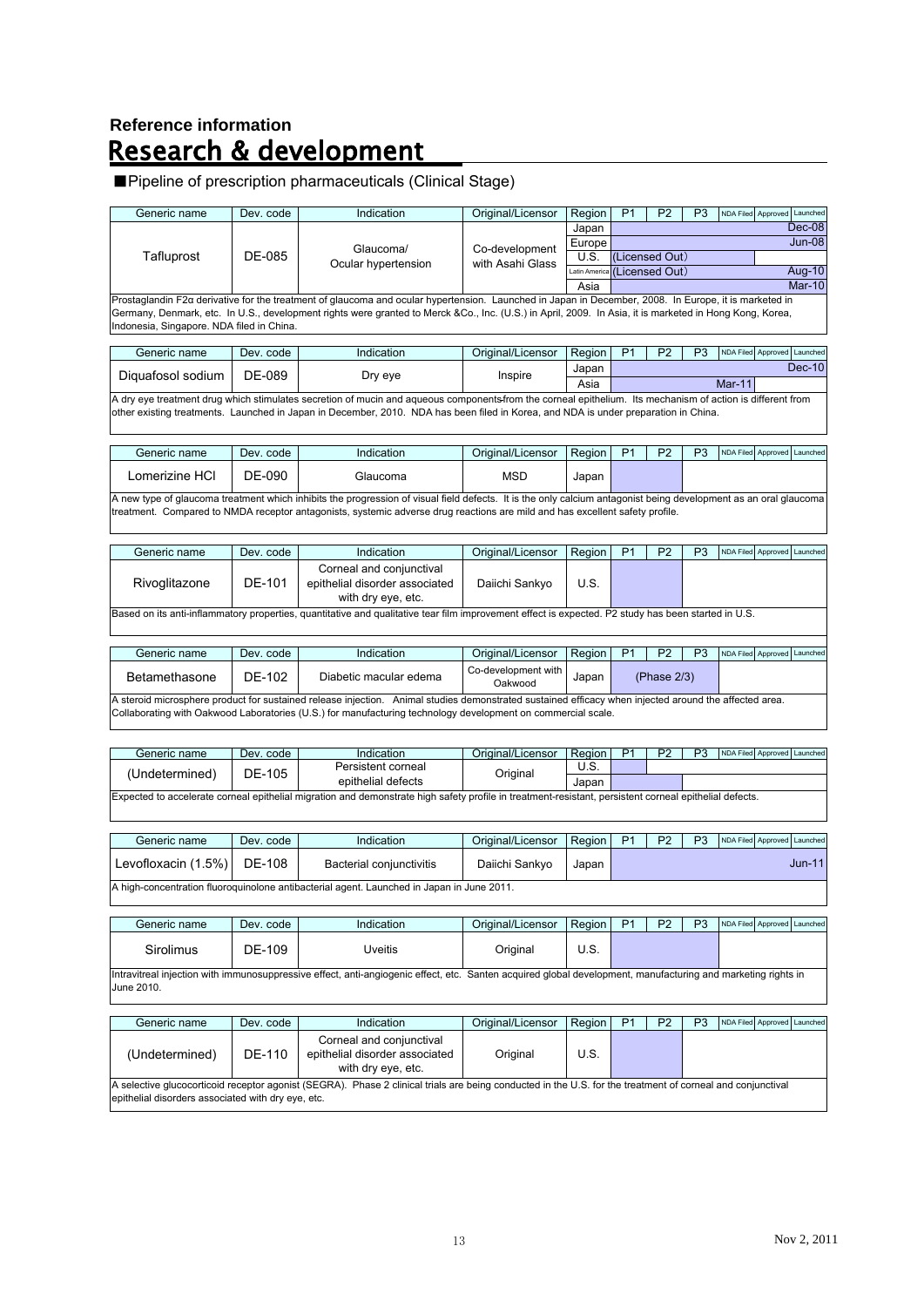

#### ■Pipeline of prescription pharmaceuticals (Clinical Stage)

| Generic name                                                                                 | Dev. code | Indication                       | Original/Licensor          | Region | P <sub>1</sub>  | P <sub>2</sub> | P3 | NDA Filed Approved Launched |  |  |
|----------------------------------------------------------------------------------------------|-----------|----------------------------------|----------------------------|--------|-----------------|----------------|----|-----------------------------|--|--|
| Tafluprost/                                                                                  | DE-111    | Glaucoma/                        | Original                   | Japan  |                 |                |    |                             |  |  |
| timolol maleate                                                                              |           | Ocular hypertension              | Co-development             | Europe |                 |                |    |                             |  |  |
| A combination drug of a prostaglandin F2α derivative and a beta-adrenergic receptor blocker. |           |                                  |                            |        |                 |                |    |                             |  |  |
|                                                                                              |           |                                  |                            |        |                 |                |    |                             |  |  |
| Generic name                                                                                 | Dev. code | Indication                       | Original/Licensor          | Region | P <sub>1</sub>  | P <sub>2</sub> | P3 | NDA Filed Approved Launched |  |  |
| (Undetermined)                                                                               | DE-112    | Glaucoma/<br>Ocular hypertension | <b>Forest Laboratories</b> | U.S.   | (Phase $1/2a$ ) |                |    |                             |  |  |

A highly selective adenosine  $A_{2A}$  receptor agonist for the treatment of glaucoma and ocular hypertension. A new mechanism of action different from prostaglandin derivative, and is expected to promote aqueous humor outflow from trabecular meshwork.

| Generic name                                                                                            | Dev. code | Indication                 | Original/Licensor              | Region I | D <sub>1</sub> | P <sub>2</sub> | D | NDA Filed Approved Launched |  |
|---------------------------------------------------------------------------------------------------------|-----------|----------------------------|--------------------------------|----------|----------------|----------------|---|-----------------------------|--|
| Epinastine HCI                                                                                          | DF-114    | Allergic<br>conjunctivitis | Nippon Boehringer<br>Ingelheim | Japan    |                |                |   |                             |  |
| An H1 receptor antagonist with membrane-stabilizing function, as treatment for allergic conjunctivitis. |           |                            |                                |          |                |                |   |                             |  |

| Generic name                                                                                                                                                                                                      | Dev. code                          | Indication           | Original/Licensor | Region | P <sub>1</sub> | P <sub>2</sub> | P3 | NDA Filed Approved Launched |  |
|-------------------------------------------------------------------------------------------------------------------------------------------------------------------------------------------------------------------|------------------------------------|----------------------|-------------------|--------|----------------|----------------|----|-----------------------------|--|
| (Undetermined)                                                                                                                                                                                                    | DE-098<br>(Anti-APO-1<br>antibody) | Rheumatoid arthritis | Centocor          | Japan  |                |                |    |                             |  |
| Joint injection inducing apoptosis in diseased joints of rheumatoid arthritis patients. Santen acquired domestic and international development and<br>marketing rights of Anti-APO-1 antibody from Centocor, Inc. |                                    |                      |                   |        |                |                |    |                             |  |

#### ■Changes from August 2, 2011

#### [Progress]

| Dev. code | Changes                        |
|-----------|--------------------------------|
| DE-089    | NDA under preparation in China |
| DE-101    | Phase 2 Started                |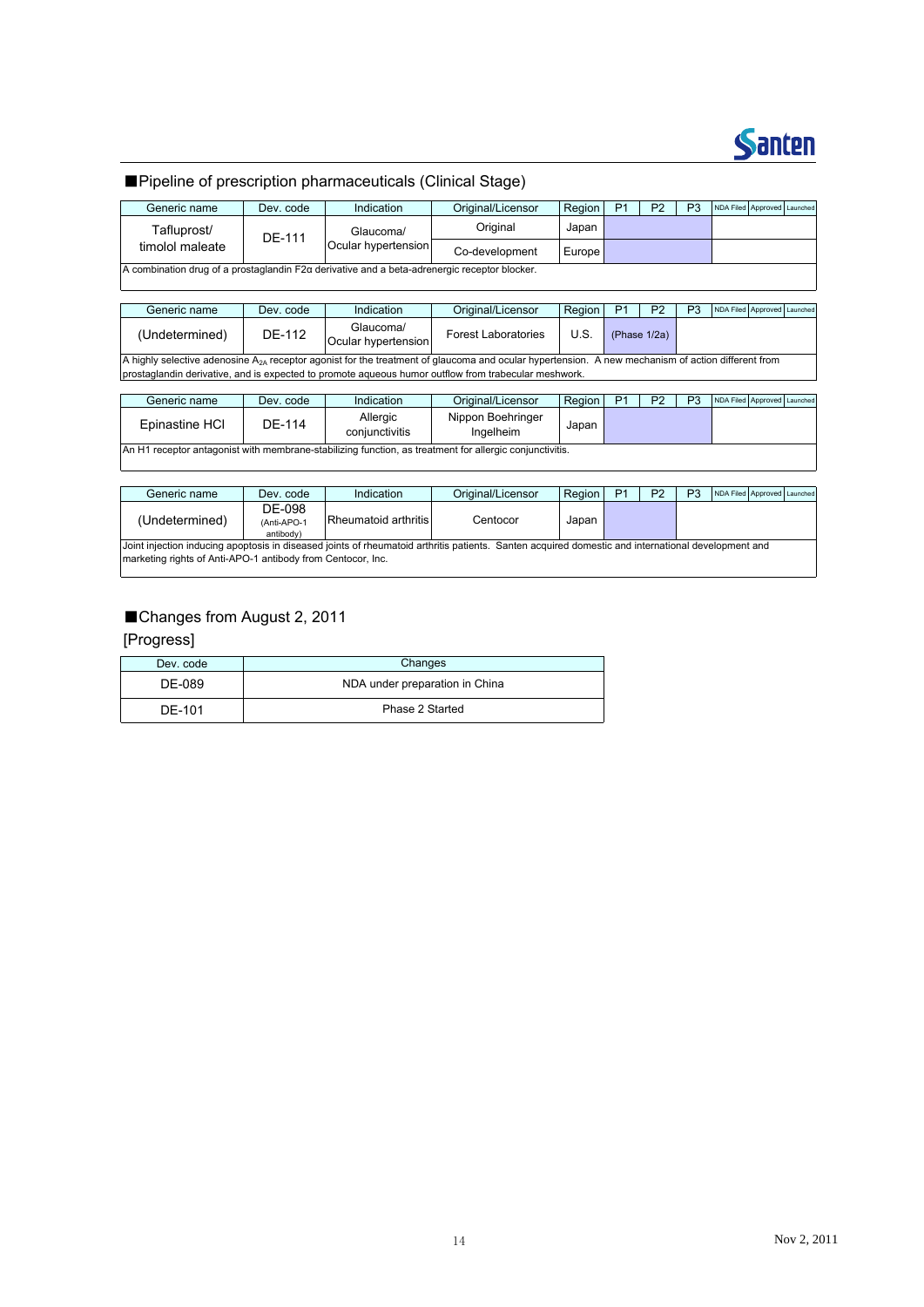### Pharmaceutical market in Japan

| Revision of National Health Insurance (NHI) drug prices |                          |        |                                 |        |                          |        |                          |        |                                 | $(\%)$      |      |                      |                          |
|---------------------------------------------------------|--------------------------|--------|---------------------------------|--------|--------------------------|--------|--------------------------|--------|---------------------------------|-------------|------|----------------------|--------------------------|
|                                                         | 1999                     | 2000   | 2001                            | 2002   | 2003                     | 2004   | 2005                     | 2006   | 2007                            | 2008        | 2009 | 2010                 | 2011                     |
| Industry average                                        | $\overline{\phantom{0}}$ | $-70$  | $\qquad \qquad -$               | $-6.3$ | $\qquad \qquad -$        | $-4.2$ |                          | $-6.7$ | $\overline{\phantom{m}}$        | early -5%   |      | $- \text{mid } -6\%$ |                          |
| Ophthalmic drugs                                        | $\overline{\phantom{0}}$ | $-6.2$ | $\hspace{0.1mm}-\hspace{0.1mm}$ | $-6.0$ | $\overline{\phantom{m}}$ | $-2.7$ | $\overline{\phantom{m}}$ | $-55$  | $\hspace{0.1mm}-\hspace{0.1mm}$ | late $-3\%$ |      | $-$ early -3%        | $\overline{\phantom{m}}$ |
| Santen                                                  |                          | $-57$  | $\overline{\phantom{m}}$        | $-6.0$ | $\overline{\phantom{m}}$ | $-32$  | $\overline{\phantom{m}}$ | $-53$  | $\overline{\phantom{m}}$        | $mid -3%$   |      | $- \text{mid } -5\%$ |                          |
|                                                         |                          |        |                                 |        |                          |        |                          |        |                                 |             |      | (Compiled by Santen) |                          |

Revision of NHI drug prices:

In Japan, drug prices are generally revised every two years to reflect their market price. The drugs marketed at lower market prices will bear larger reduction margins at the revision.

#### ■Market shares

|                          |        |        |        |        | (Billions of yen) |
|--------------------------|--------|--------|--------|--------|-------------------|
| <b>Half</b> year/year to | 9/2009 | 3/2010 | 9/2010 | 3/2011 | 9/2011            |
| Prescription ophthalmics | 38.3%  | 37.3%  | 37.0%  | 35.8%  | 36.7%             |
|                          | 116.1  | 234.9  | 118.5  | 247.4  | 125.7             |
| Anti-rheumatic drugs*    | 44.1%  | 43.9%  | 43.1%  | 43.0%  | 41.4%             |
| (DMARD <sub>s</sub> )    | 13.0   | 25.7   | 12.8   | 25.5   | 13.6              |

Notes: - On an NHI drug price basis. Copyright IMS Japan KK, 2011 \*Disease-modifying anti-rheumatic drugs Source: Santen analysis based on IMS data (JPM) Period: 2009.4-2011.9; Unauthorized copy prohibited

#### ■Market shares by therapeutic area - prescription ophthalmics

|                             |        |        |        |        | (Billions of yen) |
|-----------------------------|--------|--------|--------|--------|-------------------|
| Half year/year to           | 9/2009 | 3/2010 | 9/2010 | 3/2011 | 9/2011            |
| Anti-glaucoma               | 22.9%  | 23.0%  | 24.8%  | 25.7%  | 28.0%             |
|                             | 44.1   | 88.5   | 45.4   | 90.1   | 46.2              |
| Anti-infective              | 70.1%  | 70.0%  | 68.7%  | 68.4%  | 68.3%             |
|                             | 12.0   | 22.6   | 11.9   | 22.4   | 11.5              |
| Anti-allergy                | 21.8%  | 19.8%  | 18.7%  | 16.7%  | 19.1%             |
|                             | 10.1   | 24.0   | 9.5    | 29.3   | 11.2              |
| Viscoelastics for surgeries | 42.4%  | 42.4%  | 42.3%  | 41.9%  | 40.7%             |
|                             | 6.3    | 12.5   | 5.9    | 11.8   | 5.9               |
| Corneal disease treatments  | 77.4%  | 77.1%  | 75.1%  | 76.0%  | 77.6%             |
|                             | 15.9   | 31.7   | 15.6   | 32.0   | 17.3              |
| Anti-cataract               | 71.4%  | 72.1%  | 74.2%  | 74.7%  | 76.4%             |
|                             | 2.9    | 5.6    | 2.8    | 5.3    | 2.6               |
| Corticosteroids             | 50.1%  | 49.8%  | 48.0%  | 48.8%  | 48.2%             |
|                             | 5.1    | 9.9    | 4.9    | 10.1   | 4.8               |

 $\sqrt{B}$ illi $\sqrt{B}$ 

 - Lower figures indicate market size. Source: Santen analysis based on IMS data (JPM) Period: 2009.4-2011.9; Unauthorized copy prohibited

Notes: - On an NHI drug price basis. Copyright IMS Japan KK, 2011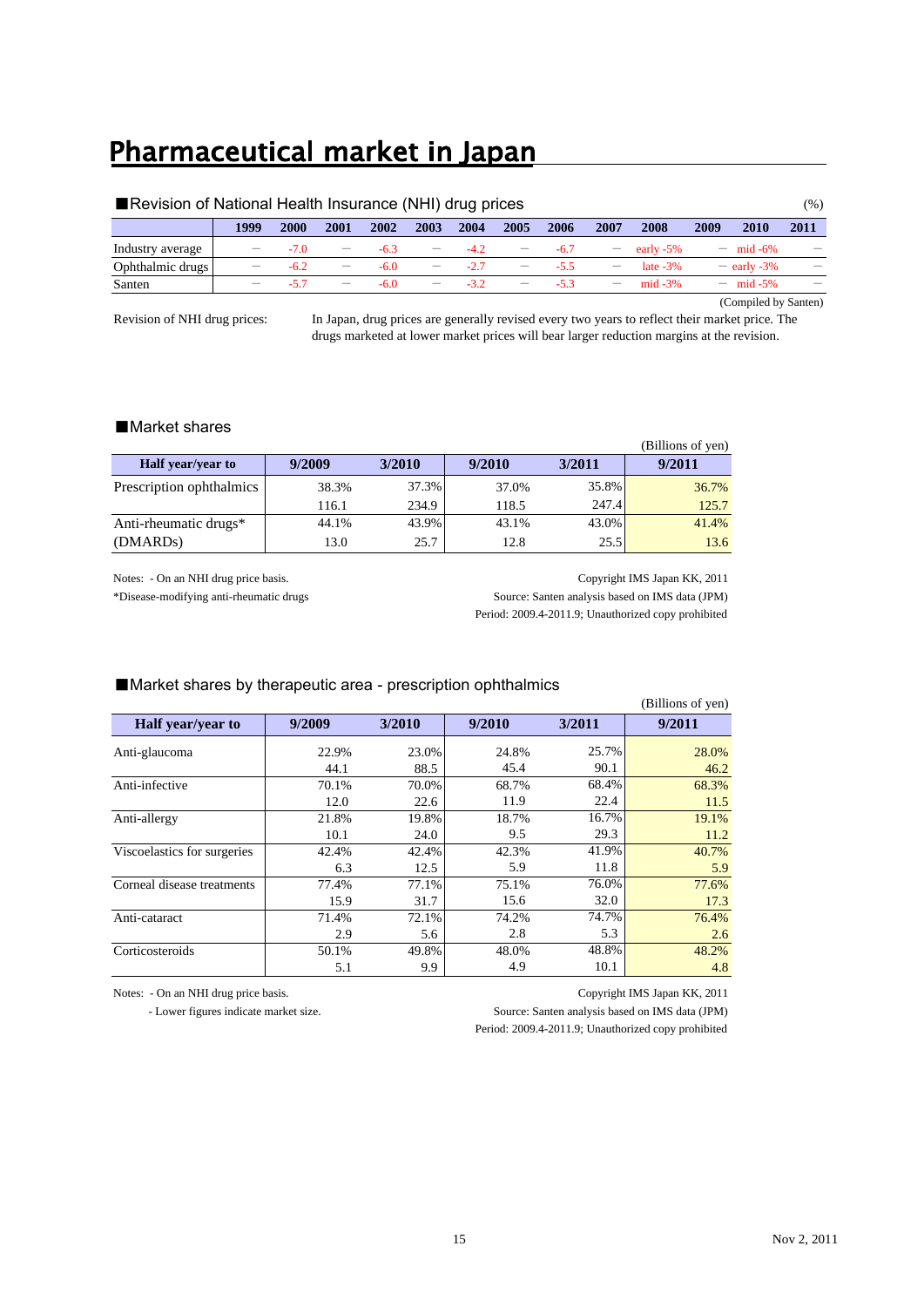### **Stock information**



#### ■Stock price (Osaka Securities Exchange 1st market) (Yen and thousand shares) **Oct-10 Nov-10 Dec-10 Jan-11 Feb-11 Mar-11 Apr-11 May-11 Jun-11 Jul-11 Aug-11 Sep-11** Stock price: End of month 2,778 2,879 2,820 2,946 3,195 3,315 3,125 3,240 3,260 3,100 3,035 3,240 Volume 4,139 5,210 3,267 3,711 3,547 6,561 5,573 4,053 4,567 2,588 5,870 4,053 Stock price and volume 2,500 2,700 2,900 3,100 3,300 3,500  $\theta$ 5,000 10,000 Oct-10 Nov-10 Dec-10 Jan-11 Feb-11 Mar-11 Apr-11 May-11 Jun-11 Jul-11 Aug-11 Sep-11

#### ■Major shareholders (top 10) As of September 30, 2011

| <b>Name</b>                                                        | Number of       | Percentage of |
|--------------------------------------------------------------------|-----------------|---------------|
|                                                                    | shares held     | investment    |
|                                                                    | Thousand shares | %             |
| Japan Trustee Service Bank, Ltd.                                   | 12,458          | 14.3          |
| Mita Sangyo Co., Ltd.                                              | 4,756           | 5.5           |
| The Master Trust Bank of Japan, Ltd.                               | 4,248           | 4.9           |
| State Street Bank and Trust Company 505223                         | 3,387           | 3.9           |
| Development Bank of Japan Inc.                                     | 3.310           | 3.8           |
| Nippon Life Insurance Company                                      | 2,721           | 3.1           |
| The Bank of Tokyo-Mitsubishi UFJ, Ltd.                             | 2,120           | 2.4           |
| RBC Dexia Investor Servicestrust, London-lending account           | 2,080           | 2.4           |
| Trust & Custody Services Bank, Ltd.                                | 1.984           | 2.3           |
| The Chase Manhattan Bank, N.A. London Secs Lending Omnibus Account | 1.685           | 1.9           |

#### ■Major stock information

|                                                      | 3/2008  | 3/2009                          | 3/2010 | 3/2011 9/2011 |        |
|------------------------------------------------------|---------|---------------------------------|--------|---------------|--------|
| Issued shares (thousands)                            | 86.866  | 86.916                          | 86.992 | 87.053        | 87,127 |
| Treasury stock (thousands)                           | 1.888   | 1.893                           | 1.902  |               |        |
| Market Capitalization (million)                      | 197.573 | 232,961 238,763 288,579 282,290 |        |               |        |
| A purchased amount of money (millions of yen)        | 4.800   |                                 |        |               |        |
| The number of the purchased stocks (thousand shares) | 1.833   |                                 |        |               |        |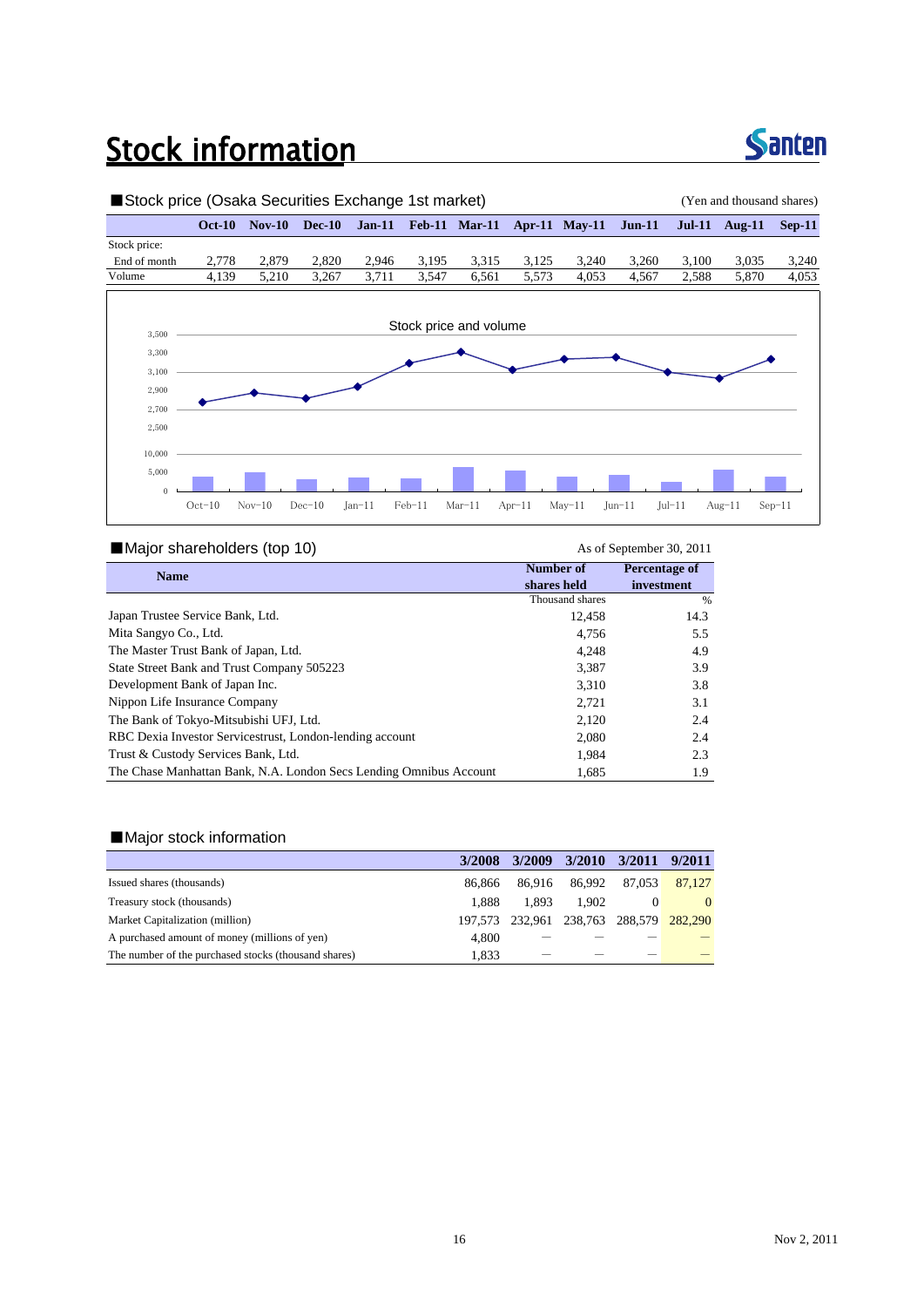## **Stock information**

| At half-year/year end        | 9/2009             |                         | 3/2010             |                        | 9/2010             |                        | 3/2011             |                        | 9/2011             |                        |
|------------------------------|--------------------|-------------------------|--------------------|------------------------|--------------------|------------------------|--------------------|------------------------|--------------------|------------------------|
|                              | Thousand<br>shares | Propor-<br>tion $(\% )$ | Thousand<br>shares | Propor-<br>tion $(\%)$ | Thousand<br>shares | Propor-<br>tion $(\%)$ | Thousand<br>shares | Propor-<br>tion $(\%)$ | Thousand<br>shares | Propor-<br>tion $(\%)$ |
| Financial institutions       | 36.075             | 41.5                    | 32,693             | 37.6                   | 30.847             | 35.4                   | 32,284             | 37.1                   | 32,860             | 37.7                   |
| City & regional banks        | 4.697              | 5.4                     | 2,558              | 2.9                    | 2,443              | 2.8                    | 2.422              | 2.8                    | 2,370              | 2.7                    |
| Trust banks                  | 24.088             | 27.7                    | 22,466             | 25.8                   | 20.699             | 23.8                   | 20.431             | 23.5                   | 21.604             | 24.8                   |
| (concerned in trust works)   | 21,468             |                         | 19,948             |                        | 18,568             |                        | 18,310             |                        | 18,570             |                        |
| Life and non-life insurance  | 7.166              | 8.3                     | 7,022              | 8.1                    | 6.822              | 7.8                    | 5,274              | 6.0                    | 4,805              | 5.5                    |
| Other financial institutions | 121                | 0.1                     | 645                | 0.7                    | 881                | 1.0                    | 4,155              | 4.8                    | 4,080              | 4.7                    |
| Securities firms             | 345                | 0.4                     | 518                | 0.6                    | 409                | 0.5                    | 417                | 0.5                    | 749                | 0.9                    |
| Other institutions           | 13,403             | 15.4                    | 13,392             | 15.4                   | 13.399             | 15.4                   | 13.413             | 15.4                   | 12,096             | 13.9                   |
| Foreign investors            | 24,520             | 28.2                    | 27,553             | 31.7                   | 30,309             | 34.8                   | 31,228             | 35.9                   | 31,981             | 36.7                   |
| Individual investors         | 10.716             | 12.3                    | 10,931             | 12.6                   | 10.157             | 11.7                   | 9,708              | 11.1                   | 9.438              | 10.8                   |
| <b>Treasury Stock</b>        | 1,895              | 2.2                     | 1,902              | 2.2                    | 1,909              | 2.2                    | $\Omega$           | 0.0                    | $\Omega$           | 0.0                    |
| Total                        | 86,956             | 100.0                   | 86,992             | 100.0                  | 87,033             | 100.0                  | 87,053             | 100.0                  | 87.127             | 100.0                  |

#### ■Breakdown of shareholding by number of shares

#### ■Breakdown of shareholding by number of shareholders

| At half-year/year end        | 9/2009       |         | 3/2010                  |               | 9/2010                   |         | 3/2011                   |         | 9/2011                   |             |
|------------------------------|--------------|---------|-------------------------|---------------|--------------------------|---------|--------------------------|---------|--------------------------|-------------|
|                              | Number of    | Propor- | Number of               | Propor-       | Number of                | Propor- | Number of                | Propor- | Number of                | Propor-     |
|                              | shareholders |         | tion $(%)$ shareholders |               | tion $(\%)$ shareholders |         | tion $(\%)$ shareholders |         | tion $(\%)$ shareholders | tion $(\%)$ |
| Financial institutions       | 84           | 0.8     | 81                      | 0.7           | 75                       | 0.8     | 71                       | 0.8     | 65                       | 0.8         |
| City & regional banks        | 8            | 0.1     | 8                       | 0.1           | 7                        | 0.1     | 6                        | 0.1     | $\overline{4}$           | 0.1         |
| Trust banks                  | 32           | 0.3     | 29                      | 0.2           | 28                       | 0.3     | 28                       | 0.3     | 28                       | 0.3         |
| Life and non-life insurance  | 36           | 0.3     | 34                      | 0.3           | 31                       | 0.3     | 29                       | 0.3     | 28                       | 0.3         |
| Other financial institutions | 8            | 0.1     | 10                      | 0.1           | 9                        | 0.1     | 8                        | 0.1     | 5                        | 0.1         |
| Securities firms             | 33           | 0.3     | 41                      | 0.4           | 33                       | 0.4     | 32                       | 0.3     | 38                       | 0.4         |
| Other institutions           | 134          | 1.4     | 127                     | 1.2           | 124                      | 1.3     | 125                      | 1.4     | 128                      | 1.5         |
| Foreign investors            | 382          | 3.8     | 366                     | 3.4           | 354                      | 3.8     | 381                      | 4.2     | 378                      | 4.3         |
| Individual investors         | 9.370        | 93.7    | 10,296                  | 94.4          | 8.738                    | 93.7    | 8.479                    | 93.3    | 8.150                    | 93.0        |
| Treasury stock               |              | 0.0     |                         | $0.0^{\circ}$ |                          | 0.0     |                          | 0.0     |                          | 0.0         |
| Total                        | 10.004       | 100.0   | 10.912                  | 100.0         | 9,325                    | 100.0   | 9.089                    | 100.0   | 8.760                    | 100.0       |



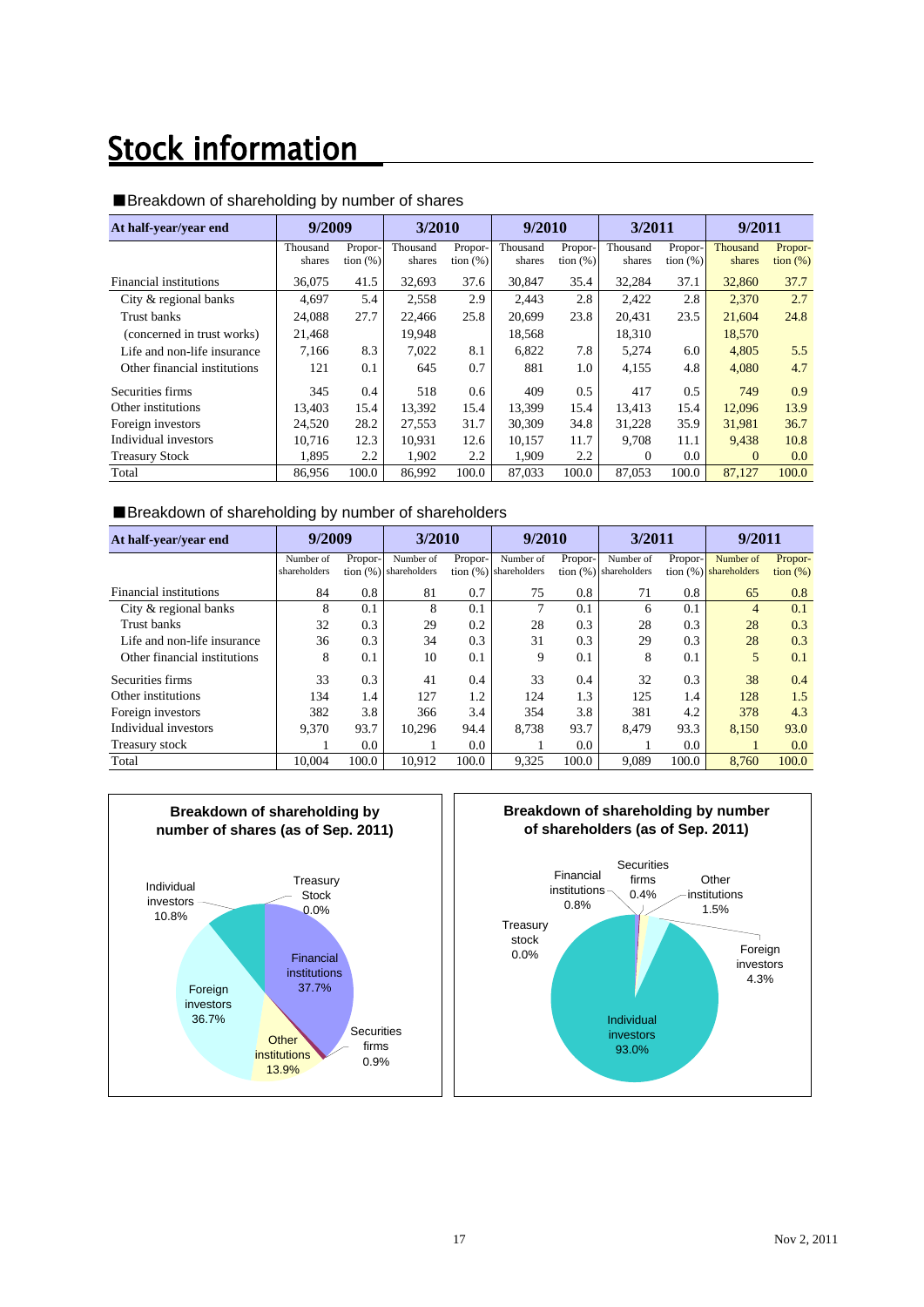## **Consolidated subsidiaries**



### 【Domestic】

| Claire Co., Ltd. |                                              |                 |                |              |      |
|------------------|----------------------------------------------|-----------------|----------------|--------------|------|
| Main business    | Cleaning of antidust and sterilized clothing |                 |                |              |      |
| Location         | Shiga, Japan                                 | Paid-in capital | 90 million yen | Equity owned | 100% |

### 【Overseas】

| Santen Holdings U.S. Inc.                                                                      |                    |                 |                      |              |      |  |  |  |
|------------------------------------------------------------------------------------------------|--------------------|-----------------|----------------------|--------------|------|--|--|--|
| <b>Main business</b><br>Holding company for North American businesses and business development |                    |                 |                      |              |      |  |  |  |
| Location                                                                                       | California, U.S.A. | Paid-in capital | 24,784 thousand US\$ | Equity owned | 100% |  |  |  |

| Santen Inc.   |                                                                  |                 |                     |              |          |
|---------------|------------------------------------------------------------------|-----------------|---------------------|--------------|----------|
| Main business | Clinical development and business development of pharmaceuticals |                 |                     |              |          |
| Location      | California, U.S.A.                                               | Paid-in capital | 8.765 thousand US\$ | Equity owned | $100\%*$ |

| Advanced Vision Science, Inc.                                                          |                    |                 |                  |              |       |  |  |
|----------------------------------------------------------------------------------------|--------------------|-----------------|------------------|--------------|-------|--|--|
| Main business<br>Research and development, production and marketing of medical devices |                    |                 |                  |              |       |  |  |
| Location                                                                               | California, U.S.A. | Paid-in capital | 10 thousand US\$ | Equity owned | 100%* |  |  |

| Phacor Inc.          |                          |                 |                  |              |           |  |  |
|----------------------|--------------------------|-----------------|------------------|--------------|-----------|--|--|
| <b>Main business</b> | $\overline{\phantom{m}}$ |                 |                  |              |           |  |  |
| Location             | California, U.S.A.       | Paid-in capital | 10 thousand US\$ | Equity owned | $100\% *$ |  |  |

| Santen Ov            |                                                          |                 |                       |              |      |  |  |
|----------------------|----------------------------------------------------------|-----------------|-----------------------|--------------|------|--|--|
| <b>Main business</b> | Development, production and marketing of pharmaceuticals |                 |                       |              |      |  |  |
| Location             | Tampere, Finland                                         | Paid-in capital | 20,000 thousand euros | Equity owned | 100% |  |  |

| SantenPharma AB      |                                |                                      |                   |              |      |  |  |
|----------------------|--------------------------------|--------------------------------------|-------------------|--------------|------|--|--|
| <b>Main business</b> |                                | Marketing support of pharmaceuticals |                   |              |      |  |  |
| Location             | <sup>1</sup> Stockholm. Sweden | Paid-in capital                      | 500 thousand S.KR | Equity owned | 100% |  |  |

| Santen GmbH          |                                                       |                 |                   |              |      |  |  |
|----------------------|-------------------------------------------------------|-----------------|-------------------|--------------|------|--|--|
| <b>Main business</b> | Marketing of pharmaceuticals and business development |                 |                   |              |      |  |  |
| Location             | Germaring, Germany                                    | Paid-in capital | 25 thousand euros | Equity owned | 100% |  |  |

| Taiwan Santen Pharmaceutical Co., Ltd. |                                                                                           |  |  |  |  |  |
|----------------------------------------|-------------------------------------------------------------------------------------------|--|--|--|--|--|
| Main business                          | Import and marketing of pharmaceuticals                                                   |  |  |  |  |  |
| Location                               | 100%<br>Taipei, Taiwan<br>Paid-in capital   42,000 thousand Taiwan dollars   Equity owned |  |  |  |  |  |

| Santen Pharmaceutical Korea, Co., Ltd. |                                                                                   |  |  |  |  |  |  |
|----------------------------------------|-----------------------------------------------------------------------------------|--|--|--|--|--|--|
| Main business                          | Import and marketing of pharmaceuticals                                           |  |  |  |  |  |  |
| Location                               | 100%<br>Paid-in capital<br>9,000,000 thousand won<br>Seoul. Korea<br>Equity owned |  |  |  |  |  |  |

| Santen Pharmaceutical (China) Co., Ltd. |                                                          |                                                              |  |  |  |  |  |
|-----------------------------------------|----------------------------------------------------------|--------------------------------------------------------------|--|--|--|--|--|
| Main business                           | Development, production and marketing of pharmaceuticals |                                                              |  |  |  |  |  |
| Location                                | 'Suzhou. China                                           | 100%<br>Paid-in capital<br>3.300 million ven<br>Equity owned |  |  |  |  |  |

| Santen India Private Limited |                                    |  |                                                                             |  |  |  |
|------------------------------|------------------------------------|--|-----------------------------------------------------------------------------|--|--|--|
| Main business                | Market research of pharmaceuticals |  |                                                                             |  |  |  |
| Location                     | Bangalore, India                   |  | Paid-in capital   48,500 thousand India rupee   Equity owned   99.9%, 0.1%* |  |  |  |

\* Indirect investment through Santen Holdings U.S. Inc.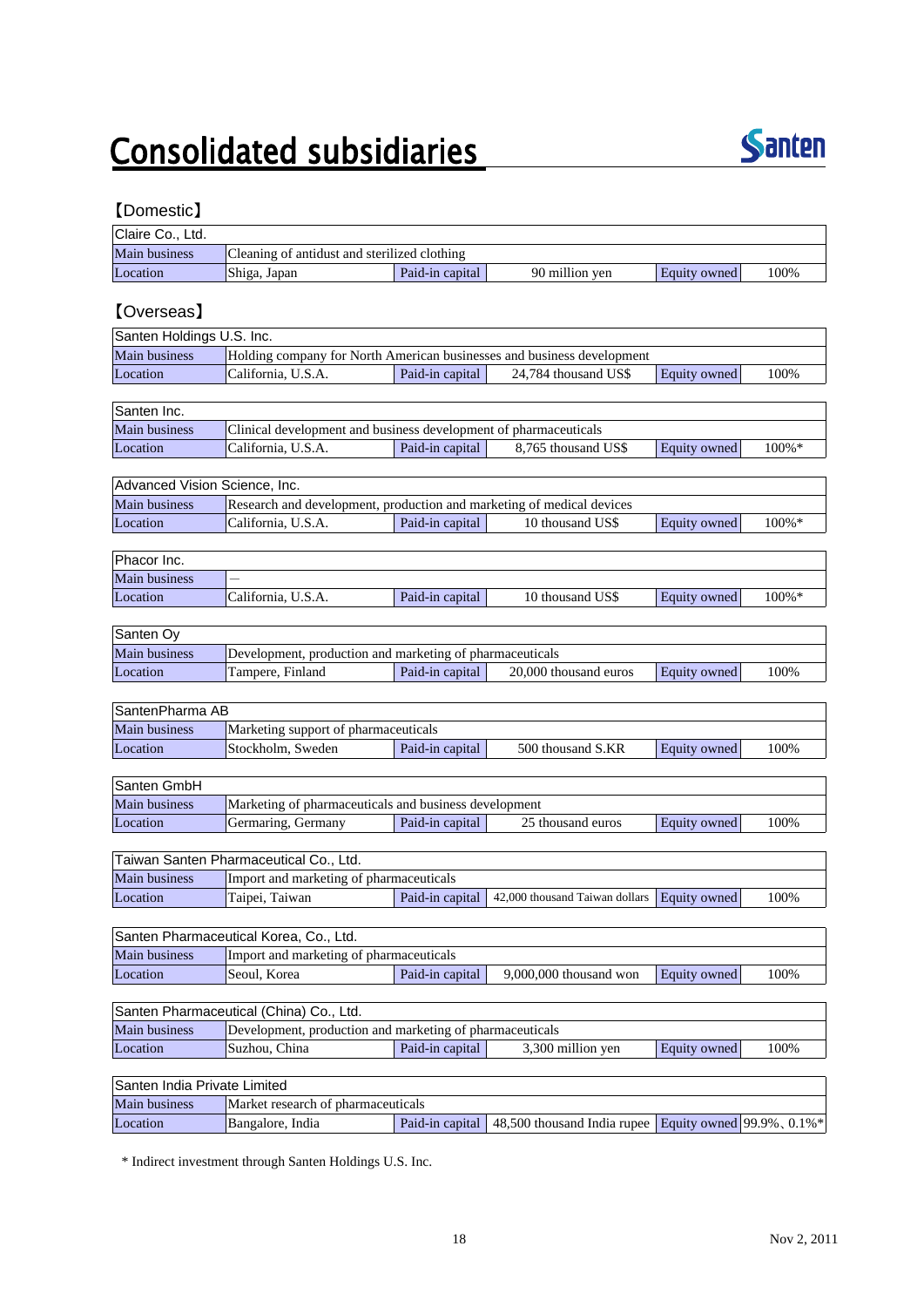### **News releases**

### **News releases during April 2011-Sepmtember 2011**

For details, please refer to our Web site (http://www.santen.com).

#### **2011**

#### **14-Apr Santen Inc. Head Office Relocation**

Santen announced the relocation of Santen Inc., its U.S. subsidiary, to Emeryville, California. The relocation was executed in July, 2011.

#### **10-May Medium Term Management Plan FY2011-2013**

Santen announced a 3 Year Medium Term Management Plan (hereinafter "MTP") for FY2011-2013, aiming to become a "Specialized Pharmaceutical Company with a Global Presence." Santen's long term strategic vision is to become one of the top 3 ophthalmic pharmaceutical companies in the world by the year 2020. In order to further reinforce its competitiveness, Santen will make investments during the new MTP period to strengthen its US centered global clinical trials system and enhance business development activities. In addition, Santen will accelerate its business activity in highgrowth markets in Europe and China.

#### **10-May Santen to Issue Stock Acquisition Rights to the Directors for the Purpose of Granting Stock Options**

#### **Santen to Issue Stock Acquisition Rights to the Corporate Officers for the Purpose of Granting Stock Options**

Santen's Board of Directors on May 10, 2011 adopted a resolution to issue rights to subscribe for new shares as stock options without consideration to Santen directors and corporate officers. The resolution was approved at the 99th Annual General Meeting.

#### **10-May Announcement of the Year-end Dividends**

Santen decided that the revised year-end dividend forecast of ¥50 was an increase of ¥10 per share over the former forecast, making the annual total dividend to ¥90 per share. DOE ratio of the fiscal year 2010 became 5.3% due to this revision.

#### **2-Jun Santen Launches Broad-spectrum Antibacterial Ophthalmic Solution** *Cravit® Ophthalmic Solution 1.5%*

Santen announced that it has launched its broad spectrum antibacterial ophthalmic solution, *Cravit® Ophthalmic Solution 1.5%* (Generic name: levofloxacin hydrate) in Japan. *Cravit® Ophthalmic Solution 1.5%* is an ophthalmic solution with the concentration of levofloxacin, in-licensed from Daiichi Sankyo Co., Ltd., increased to 1.5%.

#### **2-Aug Notice on the Establishment of Subsidiary in India**

Santen announced that it has established its subsidiary, Santen India Private Limited in India on July 29, 2011 (local time).

#### **28-Sep Signing of an agreement with respect to an acquisition of a controlling interest in Novagali Pharma S.A. by Santen Pharmaceutical Co., Ltd**

Santen and Novagali Pharma S.A., a French biopharmaceutical company announced that Santen, Novagali and certain of its shareholders, including the funds managed by Edmond de Rothschild Investment Partners, Auriga Partners, IdInvest Partners and CDC Innovation, had entered into a share purchase agreement, whereby Santen would acquire shares representing 50.55% of the share capital of Novagali. The share acquisition was executed on Oct. 11, 2011.